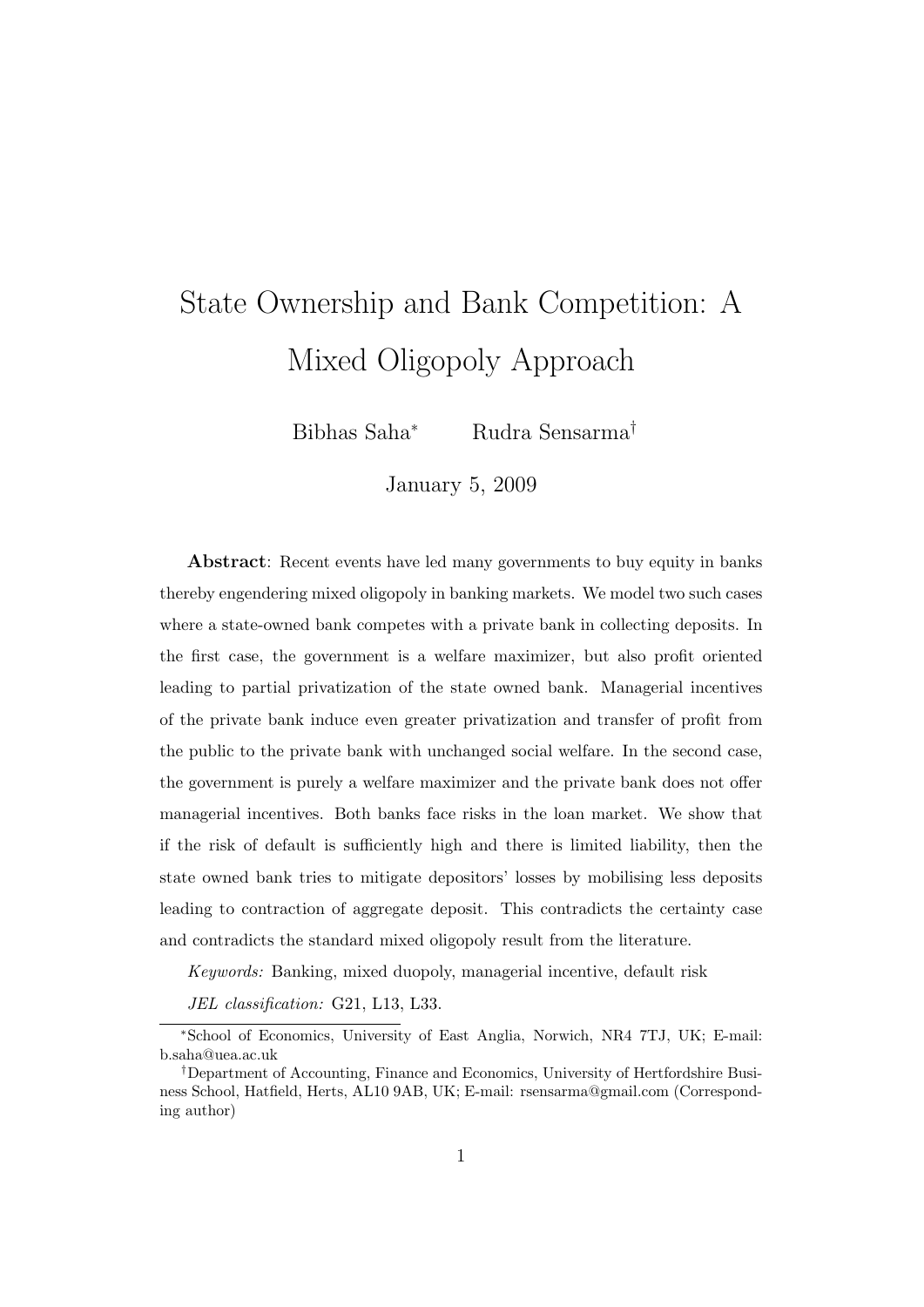## 1 Introduction

In the recent financial crises policy makers around the world have turned their attention to state ownership of banks. Ironically as recently as a decade ago there was an apparent consensus in favour of bank privatization, and governments in developing countries were compelled to divest a significant proportion of the equity of the state-owned banks. This was seen as a cure for non-performing assets, a chronic problem that was associated with public sector banks. But in a dramatic reversal of fortune, it is now the private sector banks that are at the centerstage of recent meltdown and have even been blamed in the media for their pursuit of profit. While economists are divided in their prescription for solution, policy makers have rushed to bail out distressed private banks, and even (significantly) nationalized many of them. One immediate benefit of nationalization is recapitalization. But how will it affect bank competition in the deposit market and in the loan market? The banking literature has studied financial contagion (Allen and Gale, 2000), bank runs and liquidity crisis (Smith, 1991; Diamond and Rajan, 2005), and risk-shifting (Boyd and De Nicolo, 2005); but it has mainly considered interactions among private banks, and therefore may not be adequately helpful in understanding the outcome of emerging competition between public and private banks.

There is a separate body of work in industrial organization called mixed oligopoly that exclusively studies competition between public and private firms (De Fraja and Delbono, 1989; Matsumura, 1998). The underlying view of mixed competition is that state ownership provides an indirect means of regulating the conduct of private firms using market instruments rather than using administrative-judicial interventions like the US Anti-trust system. A general result of this literature is that the publicly owned firm will act more aggressively and have greater market share than the private firms; but social welfare may not always rise, though in most cases will especially if the public firm's degree of state ownership is optimally cho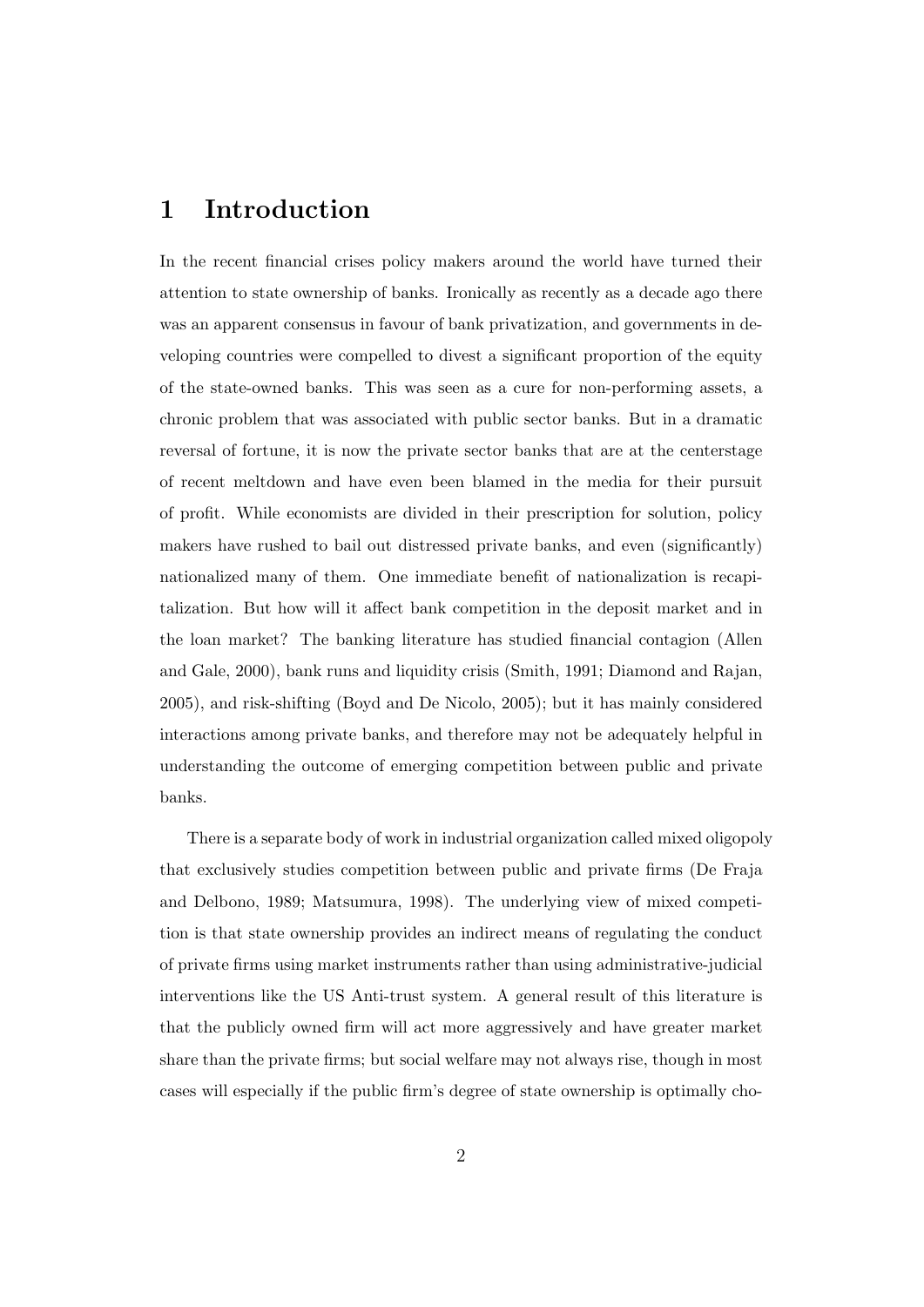sen. Our aim is to adapt the mixed oligopoly approach to bank competition and see how state ownership affects bank interactions. There is a significant difference between banks and ordinary firms. In the industrial organization literature firms mainly interact in the output market and have no or little interactions in the input market. Banks, on the other hand, have to interact in both the deposit (input) market, and the loan (output) market; moreover by lending to each other they add another dimension to their relationship. Above all, unlike ordinary firms banks have to deal with loan default risk and its knock-on effects on different aspects of banking.

Apart from the above-mentioned arguments, there are good empirical reasons why banking should be modelled using the mixed oligopoly approach, especially for emerging economies. Despit large scale divestments many state-owned banks in developing and transition economies, entry of private and foreign banks has still remained a subject of state control. In fact, state presence is a common feature in banking systems all over the world. See Barth et al (2001) for evidence on EU countries, Sherif et al (2003) for transition economies and Shirai (2002) for China and India. It is, therefore, reasonable to expect that the banking industry in many economies (especially emerging) resembles mixed oligopoly with strategic interactions among banks occurring at many dimensions. There have been only a few articles that have considered mixed ownership or non-profit maximizing behavior of banks. Purroy and Salas (2000) studied competition between a private bank and a savings institution, and Saha and Sensarma (2004) between a private bank and a public bank. Both articles have demonstrated that the mixed duopoly approach can be useful; but they share a common limitation of focussing only on deposit competition and not default risk, which we aim to overcome in this paper.

In modelling public banks, our first hurdle is to define the objective of a public bank. Following the mixed oligopoly literature we assume that it maximizes social welfare, which is the sum of the payoffs earned by all participants in the banking industry, which principally are banks' shareholders, borrowers (which are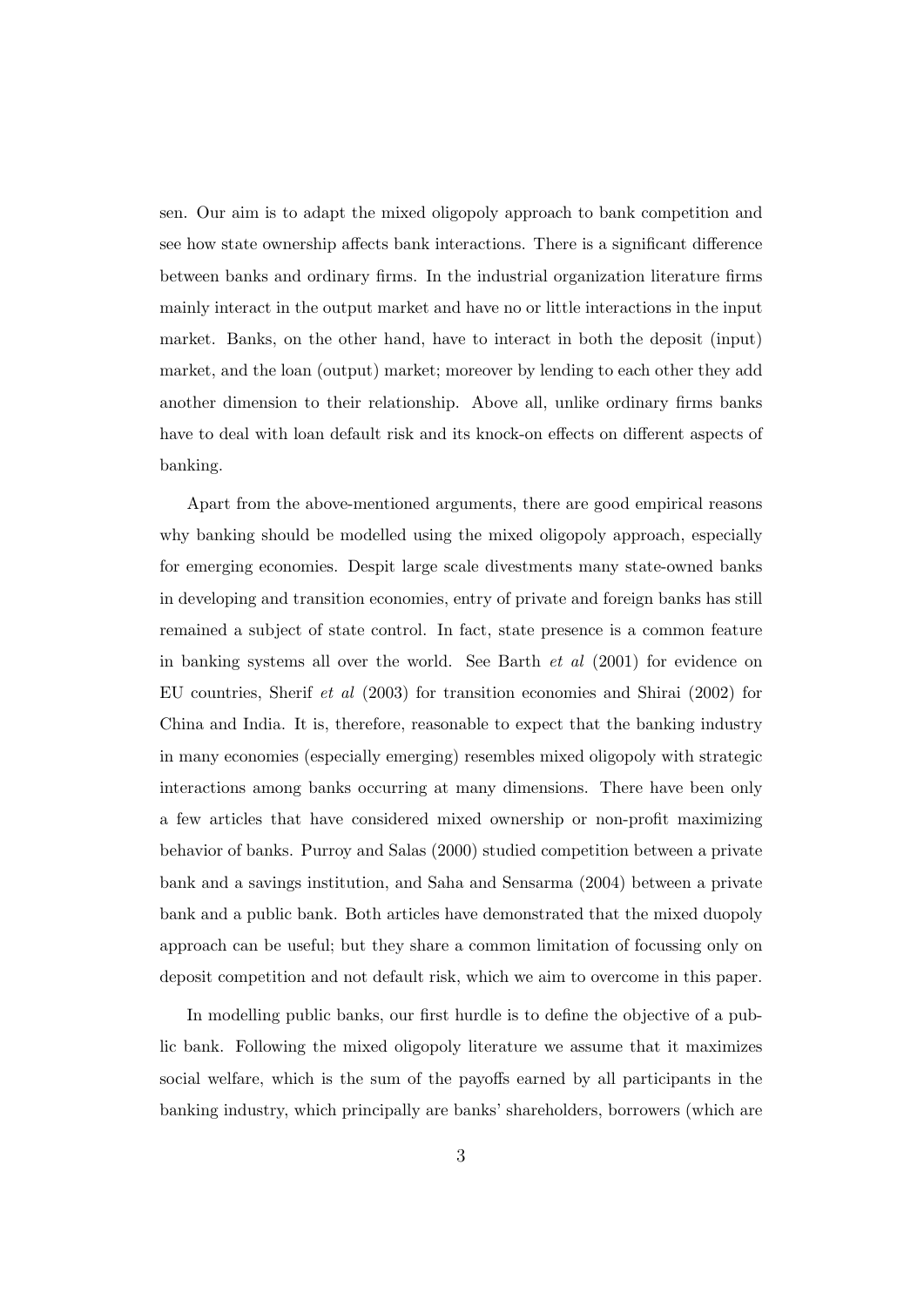essentially entrepreneurs seeking funds for risky projects) and depositors. But by no means this is the only possibility. One can add other objectives, specifically linked to loan or deposit market, that might better describe the circumstances and motivation for state intervention in a particular country.

Throughout our analysis we will consider only a duopoly setup. We begin by considering only deposit competition under the assumption of 'no uncertainty'. This is just to see how a standard mixed oligopoly model can capture deposit competition. Here we allow a the interactions to be fairly general. The government can be to some extent profit-oriented. The private bank can offer managerial incentives to counter the generally aggressive behaviour of the public bank. Optimal privatization and optimal managerial incentives are the key questions that we seek to answer with this simple model.

We then introduce a loan market and allow uncertainty in the form of default risk. The government's objective in this model is entirely social welfare maximization and the private bank does not offer managerial incentives; it is a profit-maximizer. Both banks have equity capital along with deposit liabilities. We first consider the case where the banks bear the entire risk; they pay depositors the due amount, even if the borrowers have defaulted. The results of this section is similar to the certainty case. The public bank acts aggressively, and this leads to greater deposit mobilisation. Then we introduce limited liability, which essentially puts the depositors at risk; if borrowers default, depositors lose money, as banks (like their borrowers) are protected by limited liability. We show that the public bank in this case takes into account the depositors' loss, and if the default risk is significant it will act conservatively and collect less deposits. Though this will benefit the private bank in their deposit mobilisation, aggregate deposits can fall below the pure duopoly level (which corresponds to the case of competition between two private banks). This result is quite opposite to what standard mixed duopoly models predict.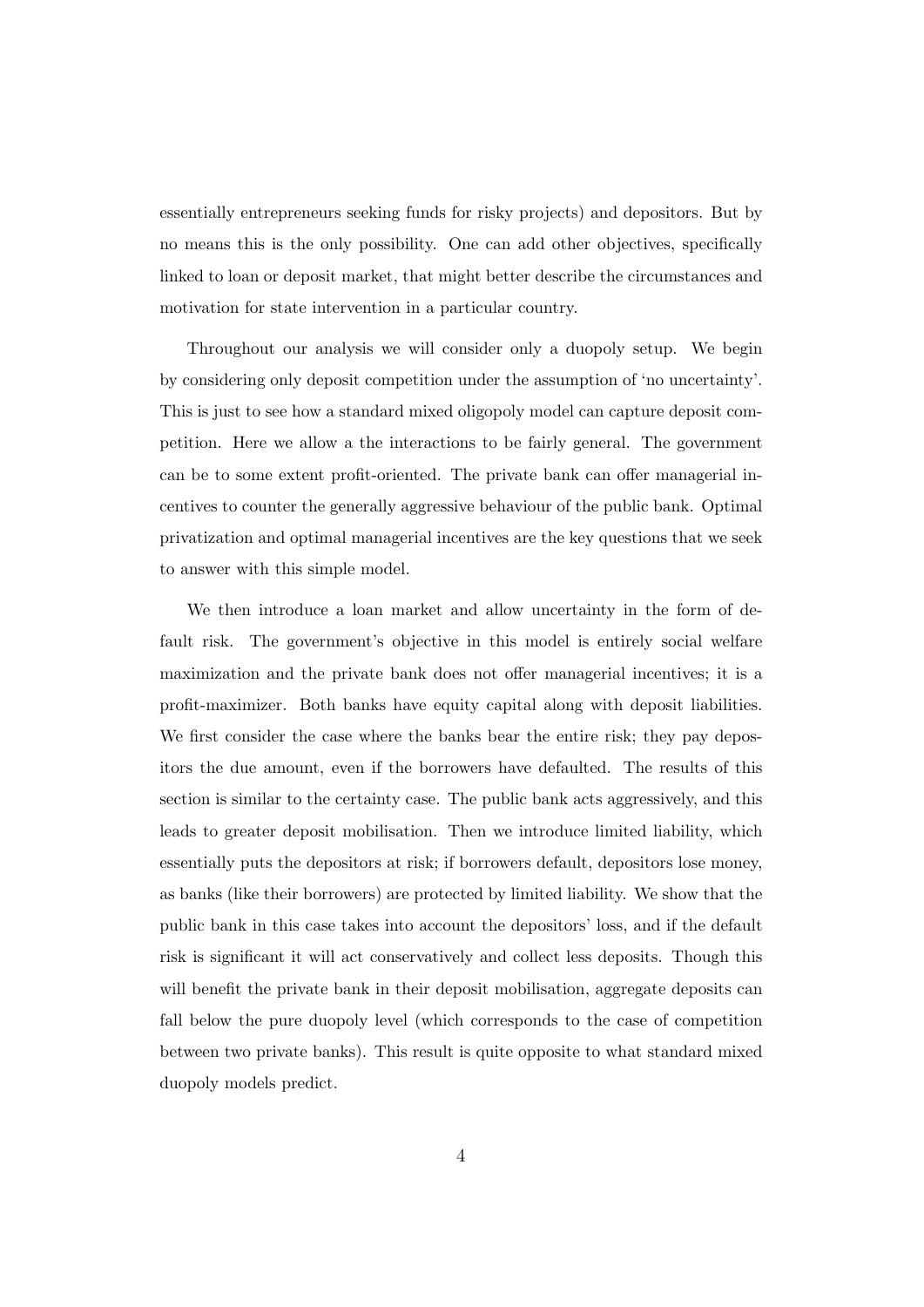Standard mixed duopoly models, which usually focus on output competition, predict more aggressive behaviour of the public firm largely because it puts a positive weight on social welfare, and in the usual way greater output leads to greater welfare. This argument largely holds for bank competition as well, if depositors do not face any risk (due to either lack of limited liability or complete deposit insurance). But as has been seen in recent crises, limited liability on the part of the entrepreneur-borrowers and banks put depositors at risk. A social welfare oriented public bank takes into account the potential loss that depositors might face when default occurs. If this risk is not small, the public bank will try to restrict its deposit mobilisation below a profit-maximizing level. The overall outcome may be a contraction of total deposits.

Our result can be related to a well established literature that has studied the effect of competition on risk taking. Both the theoretical and empirical results are mixed, though policy makers tend to believe that competition has destabilising effect on risk-taking by the bankers. Boyd and De Nicolo (2005) provide an overview of this literature, and argues that the negative view of competition is largely based on the theories that consider mainly single market interactions, viz. the deposit market (see also Hellman et al, 2000). If a loan market is introduced, they argue, bank competition will reduce the interest rate on loans and thus reduce the risk of default. In our paper, the state owned bank has a similar effect on aggregate deposit as competition does in a setup of private banks. We show that if the probability of default is below a critical level, then the Boyd and De Nicolo (2005) type of positive effect emerges, but if the probability of default is above this critical level, then the negative effects may dominate.

The paper is organized as follows. Section 2 presents the first model of deposit competition with no uncertainty. Section 3 introduces the loan market and default risk, wherein we first consider the benchmark case of no limited liability, which largely retains the certainty case results. Then we introduce limited liability, which shifts the risk onto depositors. Here we derive our main results on the effects of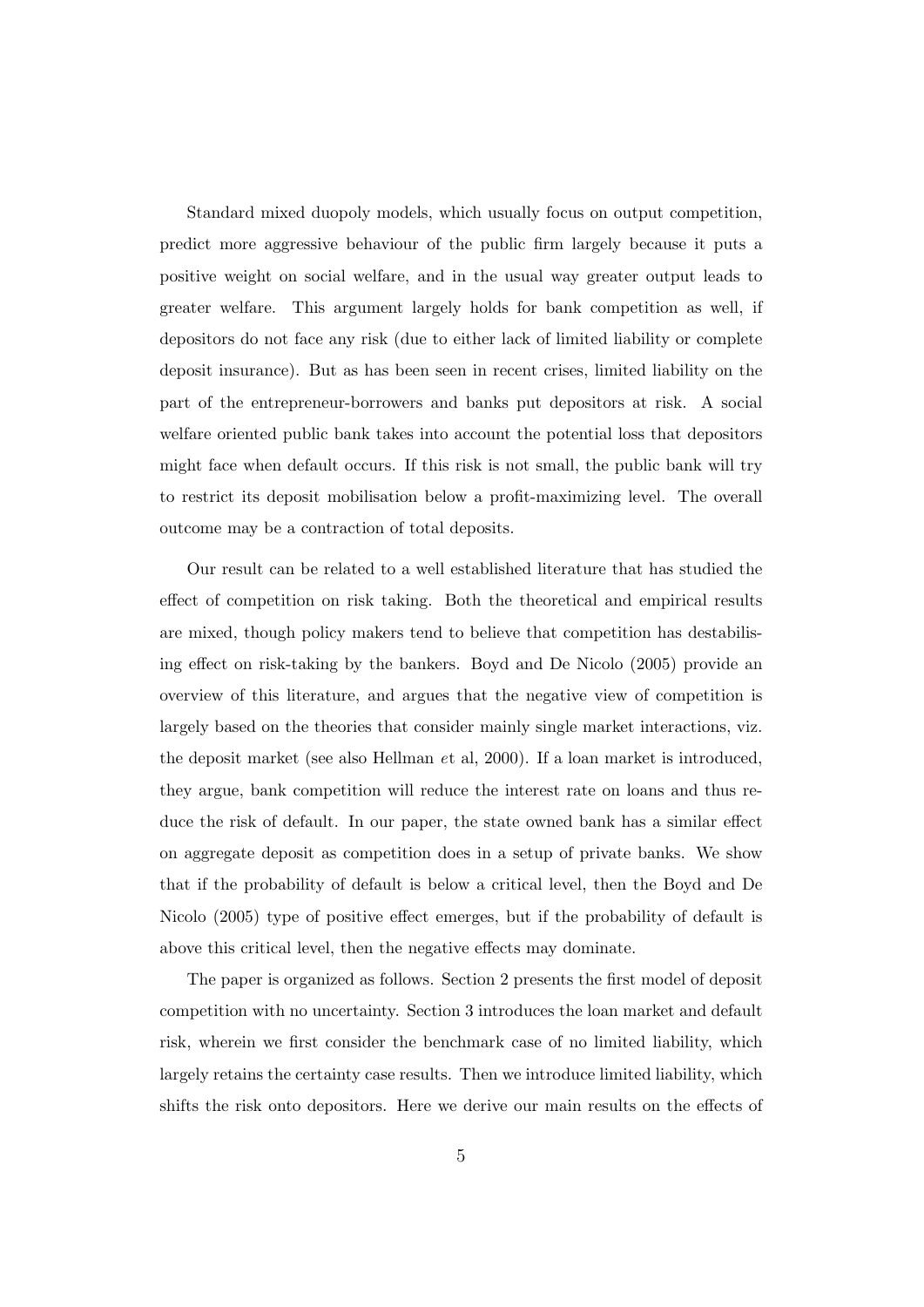state ownership. Section 4 concludes.

## 2 Profit oriented public banks and deposit competition

We assume that government is a social welfare maximizer, but is also somewhat profit oriented. This profit orientation forces the government to privatize the public bank to some extent, even if there is no other bank in the market. The presence of another bank makes the government internalize some of the strategic effects that state ownership, howsoever partial, might have on the other bank's profit. On its part, the private bank can counter the competitiveness of the public bank by offering revenue-linked incentives to its manager. The combination of managerial incentives and profit orientation will cause even greater privatization of the public bank. As a consequence, a particular type of mixed duopoly emerges in which privatization is always partial and the private bank always departs from (pure) profit maximization. More interestingly, in this mixed duopoly the government's profit orientation determines a certain level of industry profit, and the private bank's managerial incentives determine the distribution of profits leaving the social welfare unchanged. This pure redistributive role of managerial incentives is possible only in a mixed duopoly, and this has not been identified earlier in the literature.

In the context of banking Purroy and Salas (2000) studied competition between a profit maximizing private bank and a savings institution. Their savings institution exhibits 'expense preference behavior', i.e. utility maximization where utility is a weighted average of profit and workers' wage-bill. They show that the private bank can partly restore the asymmetry created by the savings institution's utility function by offering managerial incentives. However their results cannot be generalized to public banks and the question of privatization cannot be addressed. Our model tries to fill this gap.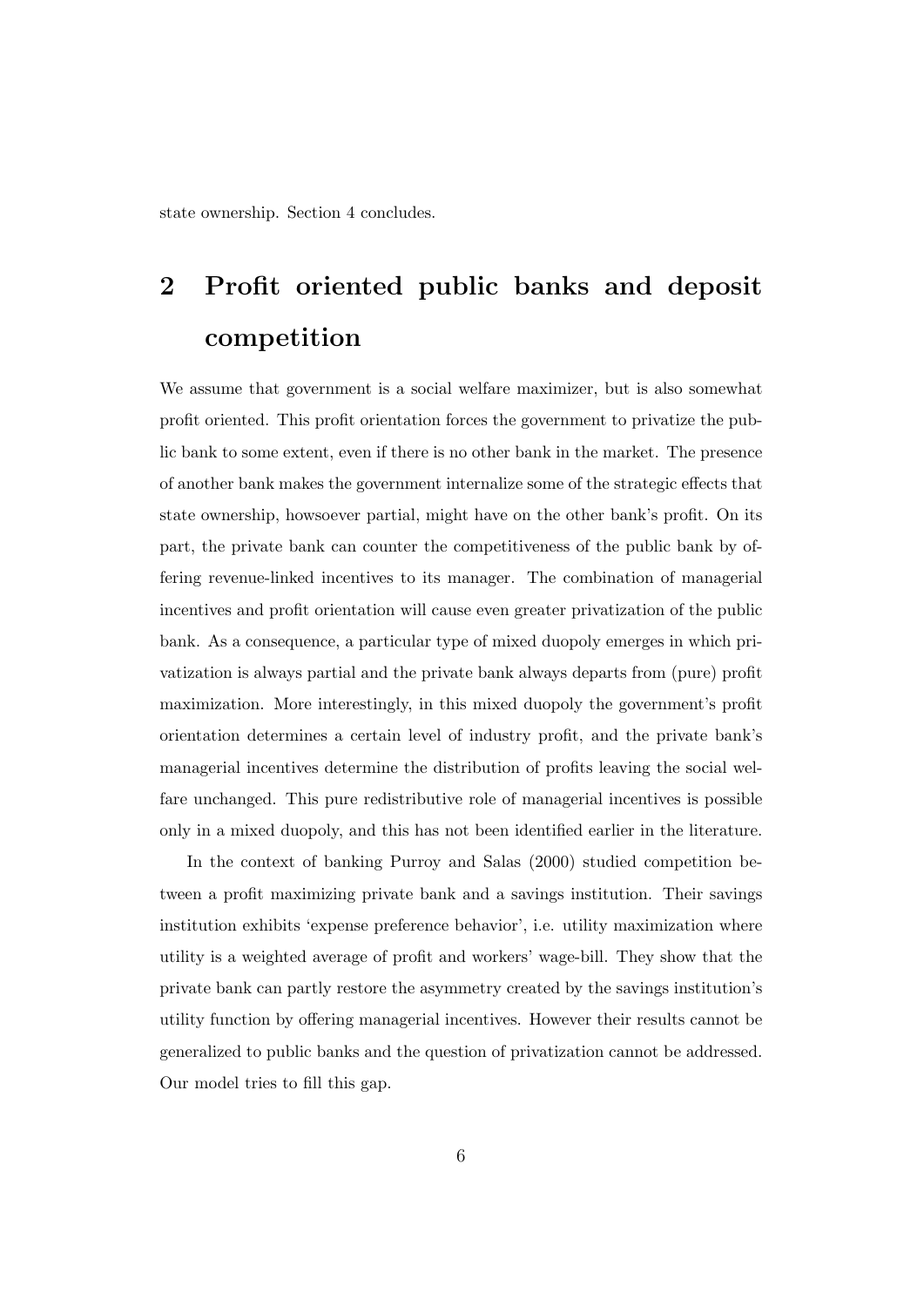There are many papers that have studied mixed duopoly (starting with the work of De Fraja and Delbono, 1989), but partial privatization concerns only a few (such as Fershtman, 1990; Matsumura, 1998). But there is a large literature on managerial incentives following the seminal work of Vickers (1985), Fershtman and Judd (1987) and Sklivas (1987). We integrate these two literatures with the objective of simultaneously determining optimal privatization and managerial incentives. There is also evidence that firms in emerging economies offer managerial incentives.<sup>1</sup>

#### 2.1 Model I

We consider a two-stage game between a partially public and a fully private bank. In the first stage, the government decides on the share of public ownership in the partially public bank, while the private bank decides on managerial incentives. In the second stage the two banks engage in deposit competition.<sup>2</sup> Profits are subsequently realized.

The public bank is indexed 0, and the private bank indexed 1. Depositors earn interest rate r by the following rule

$$
r = b(D_0 + D_1), \, b > 0.
$$

On the revenue side, both banks face a constant rate of return  $R$  on each unit of investment made out of these deposits.<sup>3</sup> Fixed  $R$  can be justified by assuming that money markets and loan markets are competitive, where banks are price takers, though they can have market power in raising deposits. The public bank

<sup>1</sup>See e.g. Eriksson (2005) and Kato and Long (2006) for empirical evidence on payperformance relationships in the Czech Republic and China.

<sup>2</sup>When interest rate is regulated, as in many developing economies, banks tend to compete more in deposit.

 $3$ This is a simplification. Results do not change if R varies inversely with D. We can also allow for a statutory reserve ratio, in which case  $R$  is to be taken as an average rate of return, averaged over the reserve deposit and investible deposit.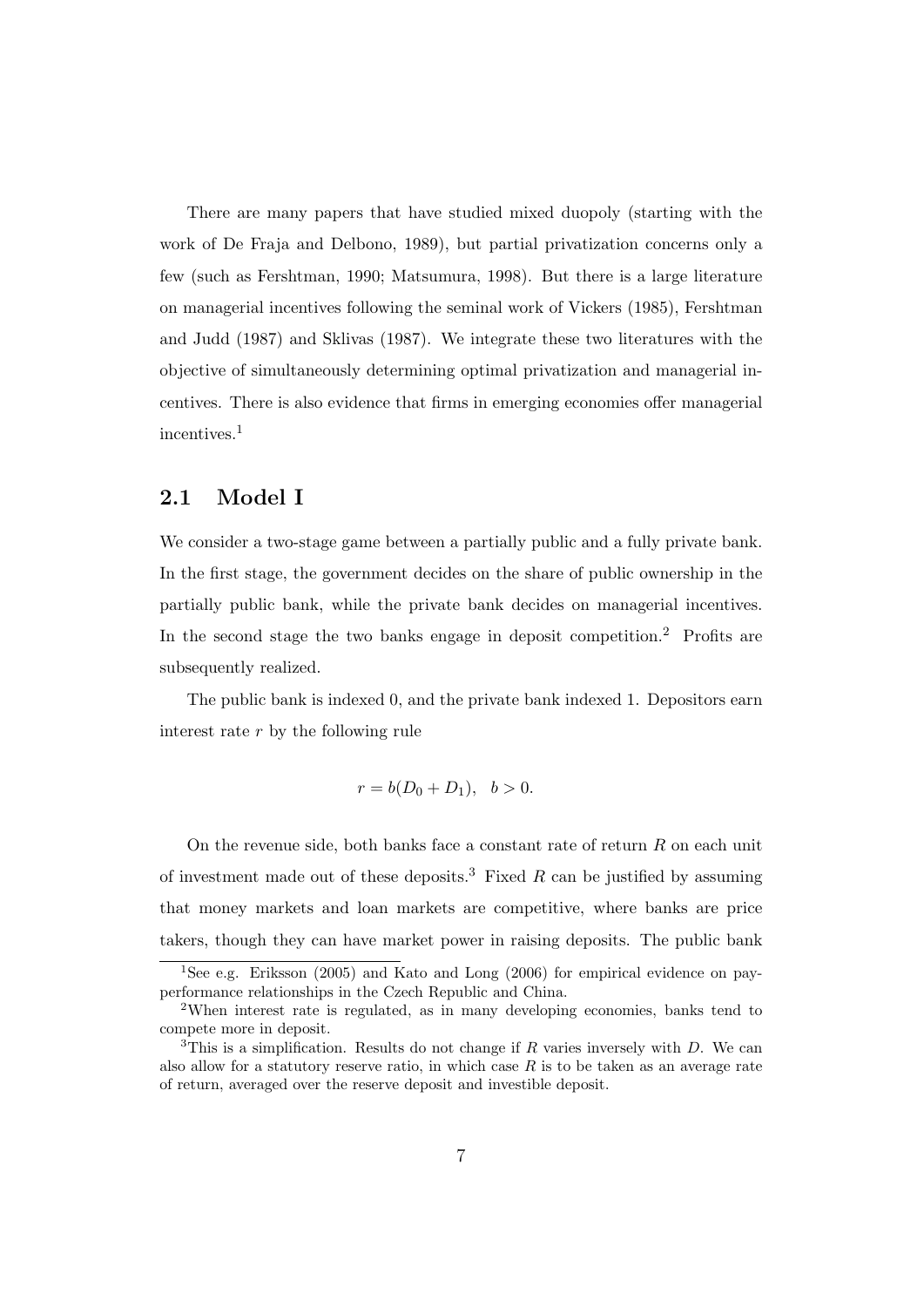is jointly owned by the government and a private partner, and the choice of the volume of deposit is made by the bank's board of management consisting of a government representative and the private partner. It maximizes the following objective function:

$$
Z = \theta SW + (1 - \theta)\pi_0.
$$
 (1)

where  $\theta$  ( $\theta \in [0, 1]$ ) is the degree of public ownership.<sup>4</sup> The resultant deposit choice gives rise to the public bank's reaction function which is

$$
D_0 = \frac{(R - bD_1)}{b(2 - \theta)}.
$$
 (2)

There is an alternative approach to public firm suggested by Fershtman (1990), in which the same weights ( $\theta$  and  $(1 - \theta)$ ) can be applied to a fully public bank's and a fully private bank's reaction function to arrive at the partially public firm's reaction function. Saha and Sensarma (2004) followed this approach. Both approaches offer qualitatively similar conclusions. In fact, Kumar and Saha (2008) have shown that both approaches are formally equivalent.

While the public bank's deposit choice is specified in the above manner, it may be preceded by a decision of how much to divest or privatize, and this decision lies at a higher level of government, whose concern is to maximize social welfare and possibly at the same time ensure solvency of the public bank. Thus, the government chooses  $\theta$  to maximize a modified social welfare function which places a higher weight on profit. The modified social welfare function is denoted as  $V = DS + \beta(\pi_0 + \pi_1)$  which can be rewritten as  $V = SW + (\beta - 1)(\pi_0 + \pi_1)$ . With  $\beta > 1$ , the government demonstrates its profit orientation by placing an additional positive weight on profit in its social welfare objective. Note that the government's objective function differs from the objective of the government representative in the public bank's management board. However, this difference is only in terms of

<sup>&</sup>lt;sup>4</sup>While the ownership exceeds 50 percent is very important, it cannot be denied that any change in  $\theta$  will have some effect on the bank behavior.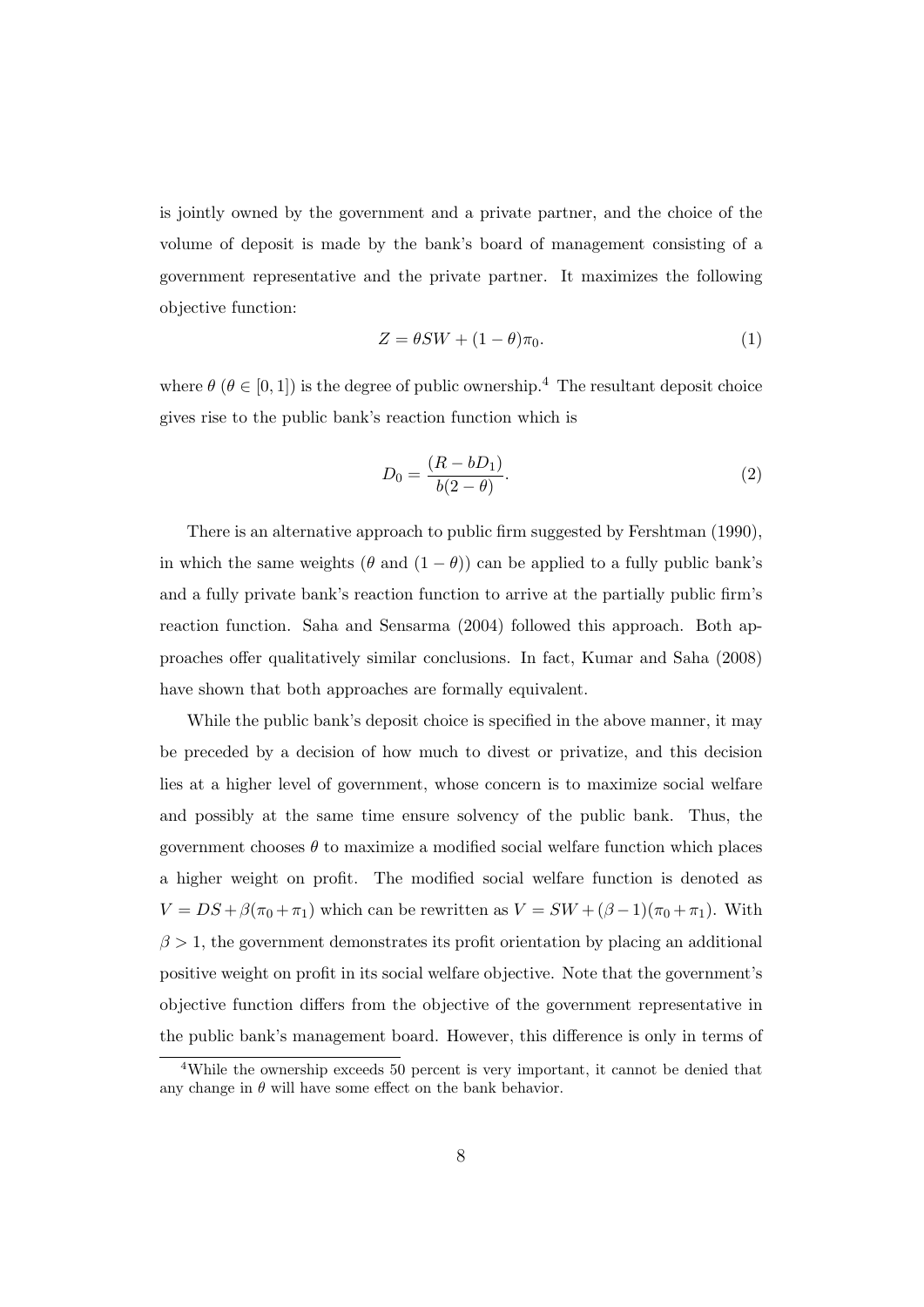the profit orientation.

The private bank, though technologically identical to its public counterpart, may hire a manager and offer her incentives to boost its profit. Following the strategic delegation literature (see Vickers, 1985; Fershtman and Judd, 1987; Skilvas, 1987), we assume a linear incentive scheme which may reward (or penalize) the manager for generating revenue beyond the standard profit maximizing level. Formally, the manager is instructed to choose  $D_1$  to maximize

$$
M = (1 - \rho)\pi_1 + \rho R D_1.
$$

Depending on the owner's preference,  $\rho$  can take a wide range of values. The standard case of profit maximization is given by  $\rho = 0$ . But if  $\rho > 0$ , the manger is encouraged to pursue sales more than profit. Conversely,  $\rho < 0$  implies that the manager will be encouraged to pursue profit more than sales.

The manager maximizes the above objective function and her choice of  $D_1$ gives the private bank's deposit reaction function

$$
D_1 = \frac{R - (1 - \rho)bD_0}{2b(1 - \rho)}.
$$
\n(3)

The reaction curves of the two banks as given by (2) and (3) are shown in figure 1. Two thick curves, denoted as  $RF_0$  and  $RF_1$  are drawn with the assumption that  $\theta \in (0,1)$  and  $\rho \in (0, \frac{1}{2})$  $\frac{1}{2}$ ). The downward slopes indicate that the deposits are strategic substitutes. If the private bank chooses zero deposit, the public bank will choose its monopoly deposit as  $\frac{R}{b(2-\theta)}$ , and similarly, if the public bank chooses zero deposit the private bank's manager will choose  $D_1 = \frac{R}{2b(1)}$  $\frac{R}{2b(1-\rho)}$ . Conversely, if the private bank chooses  $D_1 = \frac{R}{b}$  $\frac{R}{b}$ , the public bank will simply close down, and similarly, the public bank's choice of  $D_0 = \frac{R}{b(1-\rho)}$  will force the private bank to close down. Thus, the monopoly and entry-deterring levels of deposits of each bank can be defined in the usual way as quantity setting firms' outputs are defined. The equilibrium deposits are given by point M comprising of  $D_0^*$  and  $D_1^*$ , which we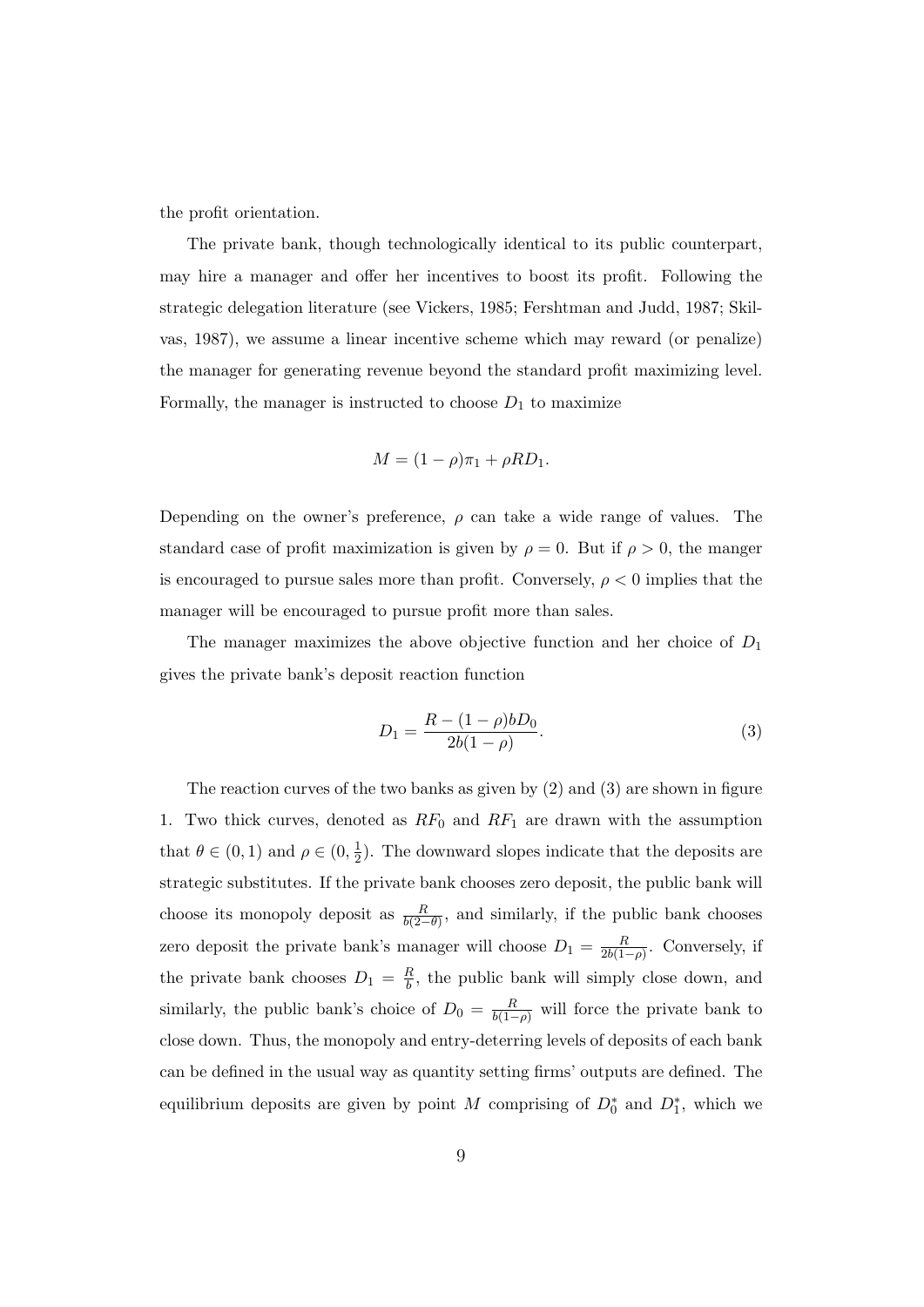obtain as

$$
D_0 = \frac{R(1 - 2\rho)}{b(3 - 2\theta)(1 - \rho)},
$$
  
\n
$$
D_1 = \frac{R[(1 - \theta) + \rho]}{b(3 - 2\theta)(1 - \rho)}.
$$
\n(4)

It is clear that we must have  $\rho < \frac{1}{2}$  for  $D_0$  to be positive. If indeed it were the case that  $\rho \geq \frac{1}{2}$  $\frac{1}{2}$ , the public firm would be forced to close down, and the private bank would mobilize  $D_1 = \frac{R}{b}$  $\frac{1}{b}$ ; however its profit will fall to zero, which also suggests that the private bank will never set  $\rho > \frac{1}{2}$ . This extreme situation is described by the two dashed reaction curves. On the other extreme, if  $\theta = 0$ and both banks were profit-maximizers (i.e.  $\rho = 0$ ) we would have a pure (or equivalently private) duopoly. Both reaction curves would then shift inward and we have the Cournot Deposits as  $D_0 = D_1 = \frac{R}{3l}$  $\frac{R}{3b}$ . This is given by point N at the intersection of two thinner reaction curves. Since point  $M$  lies North-East of point N, it is clear that the mixed duopoly generates much greater individual and aggregate deposits than the private duopoly.

As can be seen from (4), managerial incentive of the private bank and privatization of the public bank will both favor the private bank, and hurt the public bank in terms of their deposit choice. Formally,  $\frac{\partial D_0}{\partial \rho} < 0$ ,  $\frac{\partial D_0}{\partial \theta} > 0$ ,  $\frac{\partial D_1}{\partial \rho} > 0$ ,  $\frac{\partial D_1}{\partial \theta} < 0$ , if  $\rho < \frac{1}{2}$ .

Finally, if the private bank had set  $\rho < 0$ , its output would fall against any given  $\theta$ , because its reaction function would shift inward starting from the situation of profit maximization. Consequently, its deposit would fall below the pure duopoly level. However, such a scenario is never profitable for the private bank. Therefore, we will not consider  $\rho < 0$ . Henceforth, our attention will be restricted to  $\rho \in [0, \frac{1}{2}]$  $\frac{1}{2}$ .

Insert Figure 1 here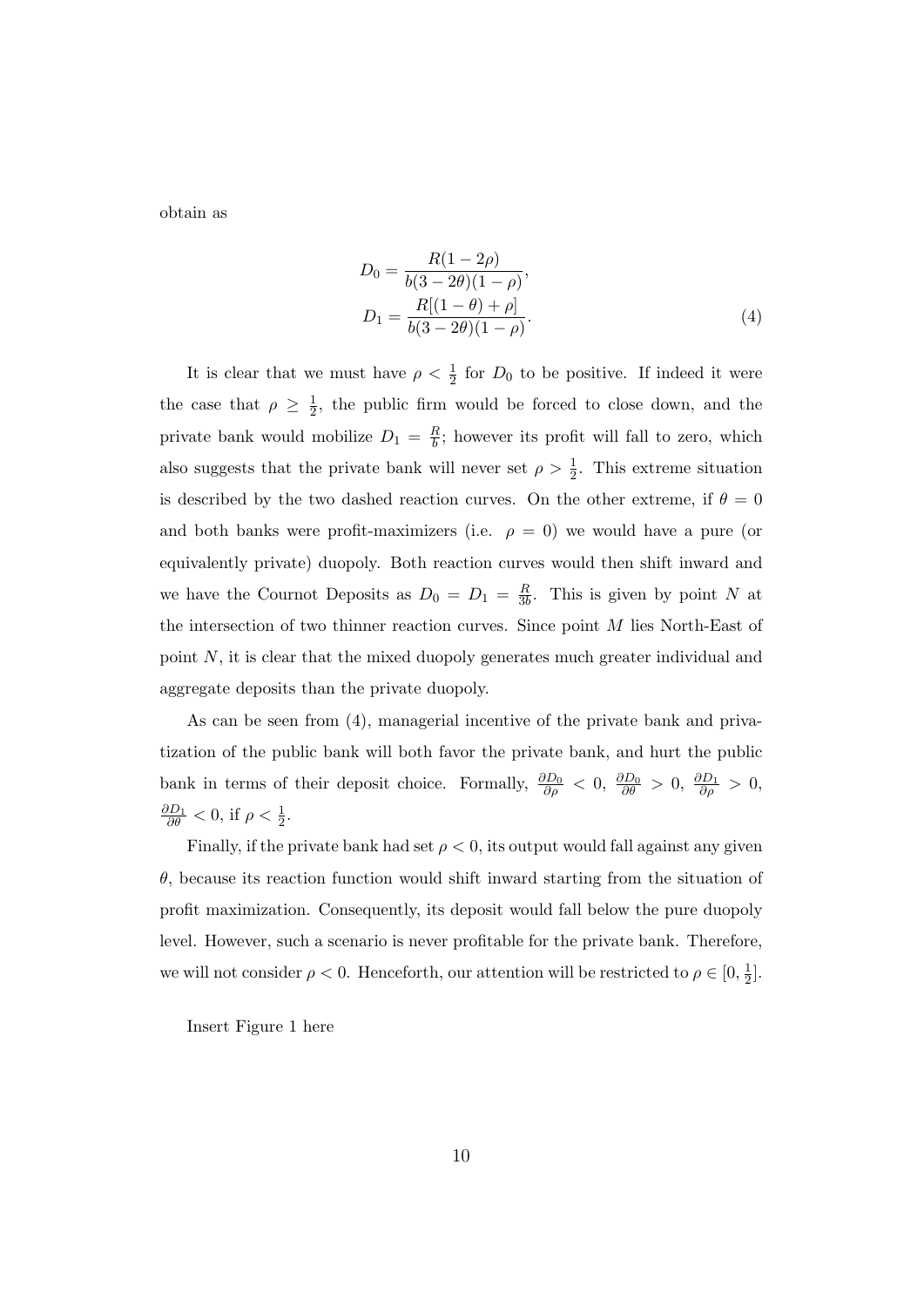#### 2.2 Optimal privatization and managerial incentives

We now move to the first stage of the game and analyze the strategic interactions in terms of managerial incentives and privatization. For this we need to derive the private banks's profit and the government's modified social welfare from the second stage equilibrium. Utilizing (4) we get

$$
V = \frac{R^2[2 - \theta \rho][(2 - \theta - \rho) + \beta(1 - \theta)(1 - 2\rho)]}{b(1 - \rho)^2(3 - 2\theta)^2},
$$
\n(5)

$$
\pi_0 = \frac{R^2(1-\theta)(1-2\rho)^2}{b(1-\rho)^2(3-2\theta)^2},\tag{6}
$$

$$
\pi_1 = \frac{R^2(1-\theta)(1-2\rho)[1-\theta+\rho]}{b(1-\rho)^2(3-2\theta)^2}.
$$
\n(7)

A crucial point to note is that both for  $\pi_1 > 0$  and  $\pi_1 > 0$  it is necessary that  $\theta$  < 1. Without some privatization two banks cannot operate. Further, in the pure duopoly case, i.e. when  $\theta = \rho = 0$ , each bank earns  $\pi = \frac{R^2}{9h}$  $rac{R^2}{9b}$ .

The government and the private bank determine their respective choice variables, *viz.*  $\theta$  and  $\rho$ , simultaneously. The private bank's owner chooses  $\rho$  by maximizing (7) as follows

$$
\rho(\theta) = \frac{1}{5 - 2\theta}.\tag{8}
$$

This is the private bank's 'incentive reaction function', which is clearly upward sloping in  $\theta$  (see figure 2). Starting from a situation of complete nationalization, as the public bank increases divestment (i.e. reduces  $\theta$ ),  $D_0$  fall,  $D_1$  rises (assuming  $\rho < \frac{1}{2}$ , the private bank then reduces its aggressiveness by cutting down on its sales incentives (or incentives to mobilize deposit). Alternatively stated, in a situation of pure duopoly, the private bank can enjoy its highest profit by setting  $\rho = 1/5$ . Now if the government gets some stake in the rival bank, the private bank will experience a loss in profit. To make up for the lost profit, it will then raise its revenue incentive above  $1/5$ . Thus, greater the  $\theta$ , greater is  $\rho$ . Thus, managerial incentive is strategic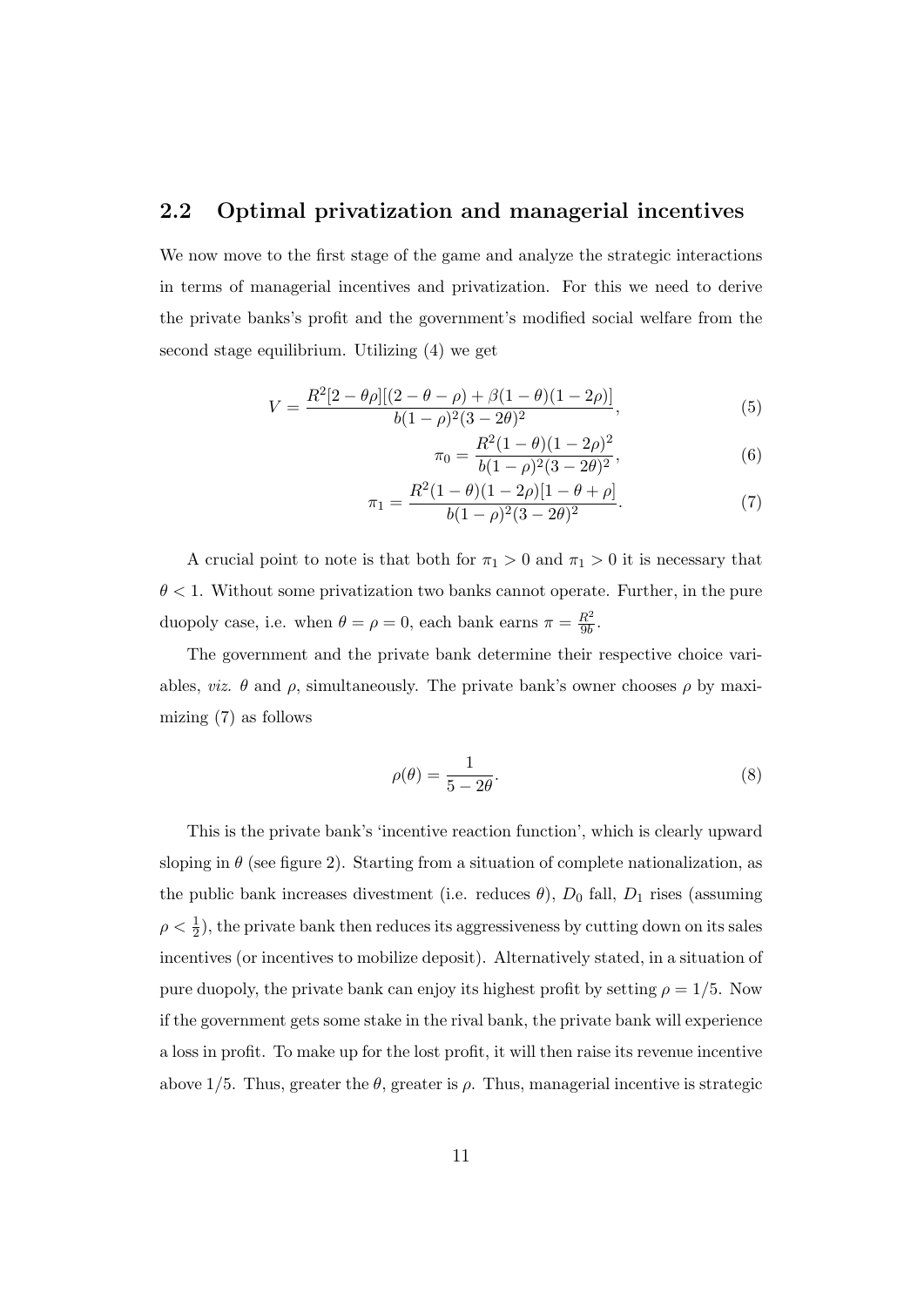complement to nationalization, or strategic substitute to privatization (which is measured by  $(1 - \theta)$ ).

To solve for the public bank's response, we maximize V with respect to  $\theta$ . This gives us

$$
\theta = \frac{2 - \beta - \rho(1 + \beta)}{1 - 2\rho\beta}.
$$
\n(9)

Several points are noteworthy. First, if  $\beta = 1$ , optimal  $\theta$  is 1 regardless of ρ. Second, given ρ < 1 and 1 < β < 2, government's choice of privatization is partial. That is,  $\theta \in (0,1)$ . Third, when  $\rho = 0$ , the resulting privatization is still partial,  $0 < \theta < 1$ . This is because, the government is now concerned about profit, and driving depositor surplus to its maximum by setting  $\theta = 1$  involves inflicting loss on both banks. Given  $\beta > 1$  that cannot be optimal. Fourth, from the government's point of view nationalization (privatization) and managerial incentives are strategic substitutes (complements), as  $\theta'(\rho) = -\frac{(\beta-1)(2\beta-1)}{(1-2\rho)\alpha^2}$  $\frac{(-1)(2\beta-1)}{(1-2\rho\beta)^2} < 0.$ This is exactly opposite of the perspective the private bank has. This is where mixed duopoly is crucially different from pure duopoly. As the government is not only concerned about private bank's profit, but also values the industry profit relatively more than depositor surplus, it internalizes some of the negative effects on profit that would follow from aggressive deposit mobilization by both banks. So when the private bank is expected to increase its deposit incentives (thus induce greater aggression by its manager in the second stage), the public bank divests its ownership to reduce the public bank's aggression, in order to contain the overall level of deposit mobilization. Thus, the government accommodates the private bank's aggression through privatization.

We derive the Nash equilibrium from the intersection of the two reaction functions, i.e. the nationalization reaction function of the public bank and the incentive reaction function of the private bank. Equilibrium  $\theta$  and  $\rho$  are given as follows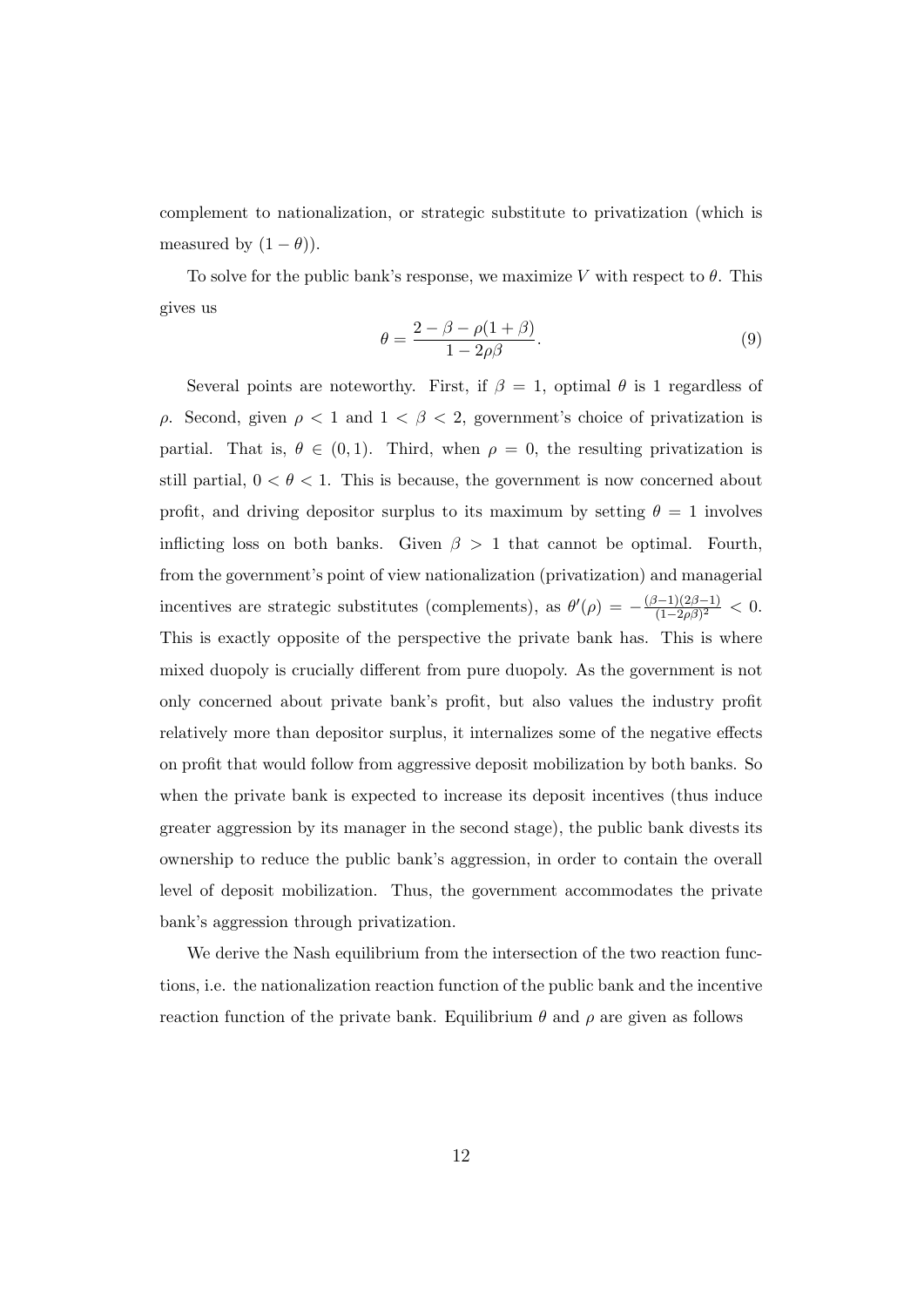$$
\theta^* = 3 - 2\beta,
$$
  
\n
$$
\rho^* = \frac{1}{4\beta - 1}.
$$
\n(10)

The solution is graphically shown in figure 2. In order to ensure an interior solution we need to assume that vertical intercept of the nationalization reaction function is greater than that of the incentive reaction function. This gives an upward limit on  $\beta$ , i.e.  $\beta < \frac{3}{2}$ . Beyond this level of  $\beta$ , the government becomes too profit oriented and hence would prefer to fully privatize the public bank. Therefore, for  $\beta \in (1, \frac{3}{2})$  $(\frac{3}{2})$ , (10) gives the equilibrium solution of  $\theta$  and  $\rho$ .

#### Insert Figure 2 here

We can contrast this solution with two situations. First, if there were no private banks at all, what would be the optimal privatization? This can be determined by considering that if  $D_1 = 0$  optimal  $D_0$  would be  $\frac{R}{b(2-\theta)}$  yielding  $V^M = \frac{R^2}{4b(2-\theta)}$  $\frac{R^2}{4b(2-\theta)^2}[(1+$  $2\beta(1-\theta)$  and maximizing  $V^M$  one obtains the optimal  $\theta$  as  $\frac{1}{\beta}$ . This optimal privatization depends only on  $\beta$ . If however,  $\beta = 1, \theta^* = 1$ , i.e. divestment under monopoly is optimal only if there is profit concern. Second, if the government had no additional concern for profit (i.e. if  $\beta = 1$ ) its reaction curve would be vertical at  $\theta = 1$  and the only Nash equilibrium is then  $\rho = \frac{1}{3}$  $\frac{1}{3}$  and  $\theta = 1$ . This gives rise to a strange situation. Both firms make zero profit, and yet mobilize strictly positive deposits. At  $\rho = 1/3$  we can see from figure 1 both  $D_0 > 0, D_1 > 0$ , though the private bank remains aggressive in the deposit competition, its aggressiveness hardly pays off. But this is also not a situation where the private bank's best response is to exit. Thus, both banks will be stuck in a state of insolvency.

The mixed duopoly literature generally highlights the aggressiveness of public ownership and how it can force private firms to suffer loss and even exit; but what has not been considered at all is the potential response of the private firms. By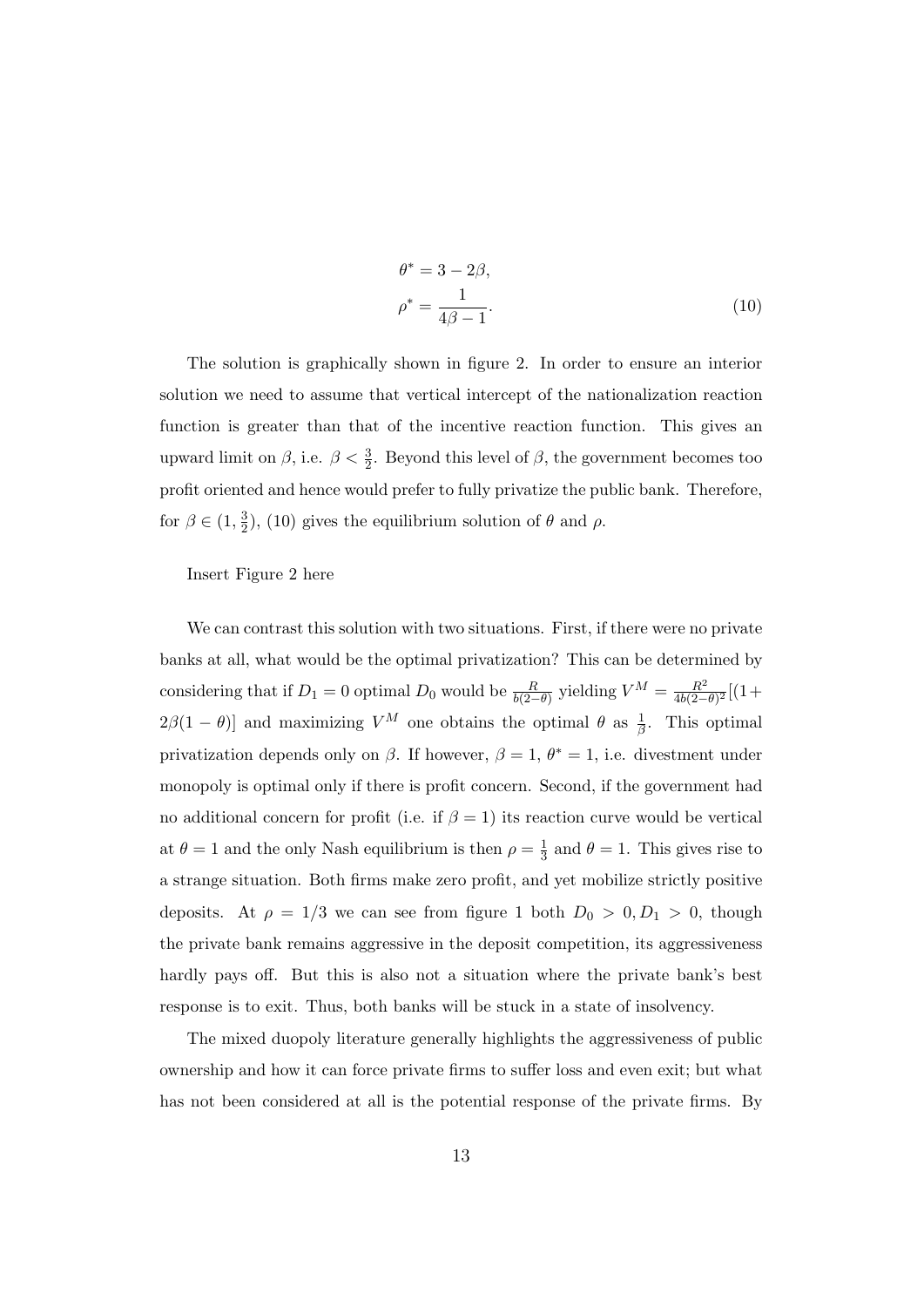using sales-oriented managerial incentives the private firms can prevent their exit from the industry, albeit earning only zero profit. So the managerial incentive can be seen as a survival strategy of private firms in the face of complete nationalization. In this environment, therefore, the government can make the mixed duopoly solvent by having some additional concern for profit. Of course, an immediate implication of the profit concern is that the government will be forced to internalize some of the strategic effects of managerial incentives, and therefore will divest more. We now summarize our main result.

**Proposition 1** If the government is profit oriented, (i.e.  $\beta > 1$ ), the Nash equilibrium is characterized by the public bank being partially privatized and the private bank offering managerial incentives. Compared to the 'no managerial incentives' case, privatization will be greater. With an increase in  $\beta$ , equilibrium  $\theta$  and  $\rho$  fall.

While we have already discussed the equilibrium responses, here we consider the effect of an increase in  $\beta$ . A rise in the profit orientation of the government leads to greater privatization, and lower managerial incentives. Here the  $\theta$  reaction curve shifts to the right, and the  $\rho$  reaction curve remains unaffected. Hence equilibrium  $\theta$  and  $\rho$  decline. Thus, a higher profit orientation of the government induces both banks to move towards profit maximization behavior, and reduce their competitiveness.

Finally we check the social welfare implications of partial privatization and managerial incentives. Recall that  $SW = (R - \frac{bD}{2})$  $\frac{2D}{2}$ )D, where D is the total deposit. It can be easily seen that SW is an increasing function of D as long as  $R > bD$ (which holds in equilibrium). Hence higher  $D$  would mean higher social welfare. Therefore comparing social welfares in two situations boils down to comparing total deposits. From the second stage equilibrium deposits as given in (5) we derive the total deposit as

$$
D = \frac{R[2 - \theta - \rho]}{b(1 - \rho)(3 - 2\theta)}.
$$
\n(11)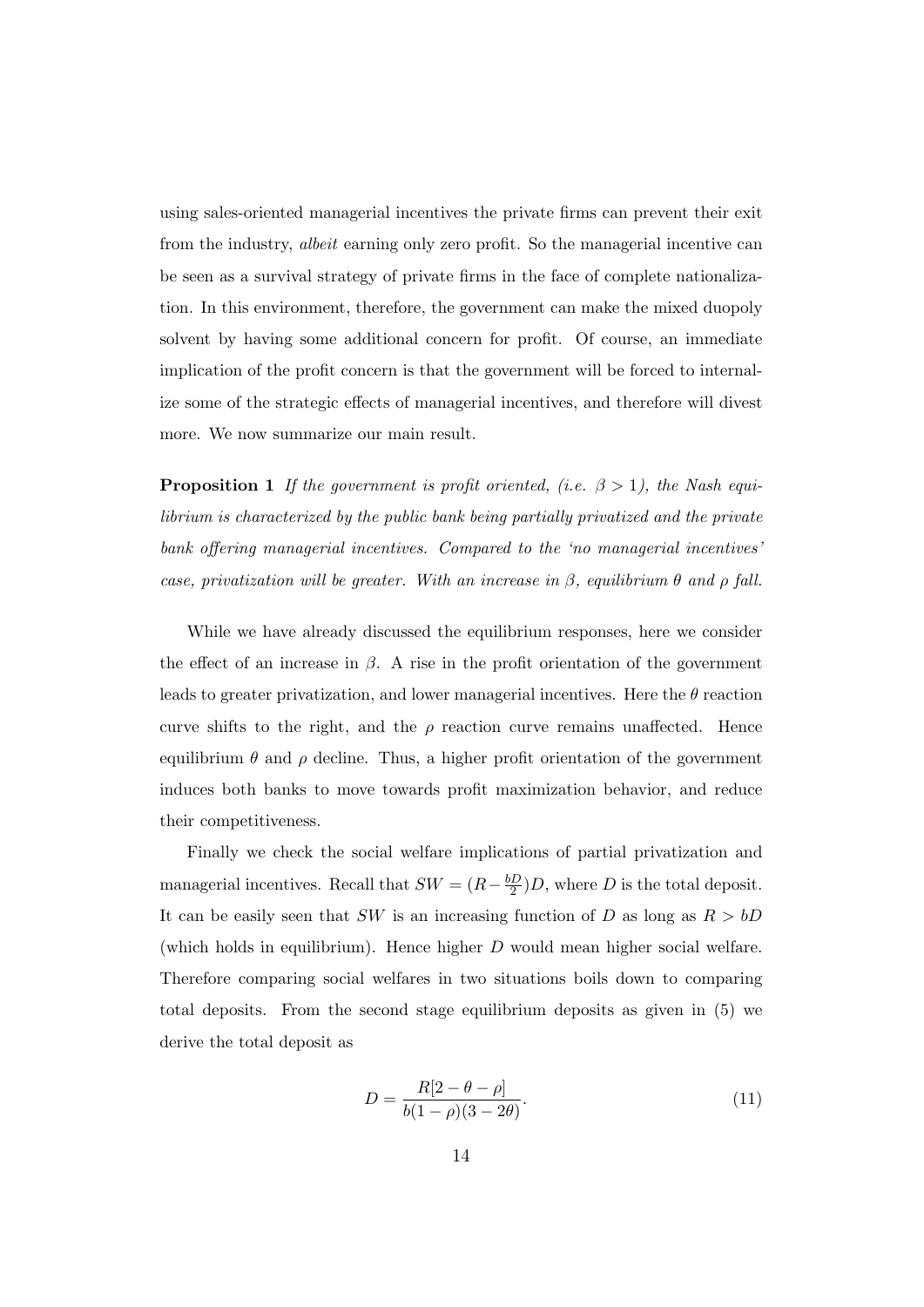Next we substitute the equilibrium values of  $\theta$  and  $\rho$  from (10) in (11) and obtain the equilibrium value of D which is

$$
D^* = \frac{R\beta}{b(2\beta - 1)}.
$$

We would like to compare  $D^*$  with two situations: (i) pure duopoly without managerial incentives, and (ii) mixed duopoly without managerial incentives. In the first case, total deposit is  $D = \frac{2R}{3b}$  which is obtained by substituting  $\rho = \theta = 0$  in (11). Since  $\beta > 1, D^* > \frac{2R}{3b}$  $\frac{2R}{3b}$ . That is, social welfare is higher in the mixed duopoly as compared with the case of a private duopoly without managerial incentives. In the second case, we find the equilibrium industry deposit without managerial incentive. This is obtained by substituting  $\theta = 2 - \beta$  (which is the optimal value of θ when  $ρ = 0$ ) in (9). This yields  $D = \frac{Rβ}{b(2β-1)} = D^*$ . Therefore, social welfare in the mixed duopoly with managerial incentives is same as that in a mixed duopoly without managerial incentives. Since  $D$  is same in both situations, depositor surplus is also same and therefore the industry profit is also unchanged. But we know from (7) that the public bank's profit will fall with an increase in  $\rho$ . Then it must be the case that with managerial incentives the public bank's profit has fallen and the private bank's profit has risen, by exactly the same amount. Thus, the managerial incentive is playing a merely redistributive role with no effect on efficiency, which is entirely determined by the government's profit orientation.

We believe, this is a new insight into managerial incentives. In a pure duopoly managerial incentives (offered by two private banks) lead to mutual over-production, which generates higher social welfare, but lowers industry profit. In a mixed duopoly with endogenous privatization, the government internalizes the strategic effects on the private bank and thus softens the intensity of deposit competition by privatizing appropriately. The extent of privatization will however depend on the extent of profit orientation. If, for instance, the government is not at all profit oriented  $(\beta = 1)$ , industry profit will be zero; but with managerial incentives the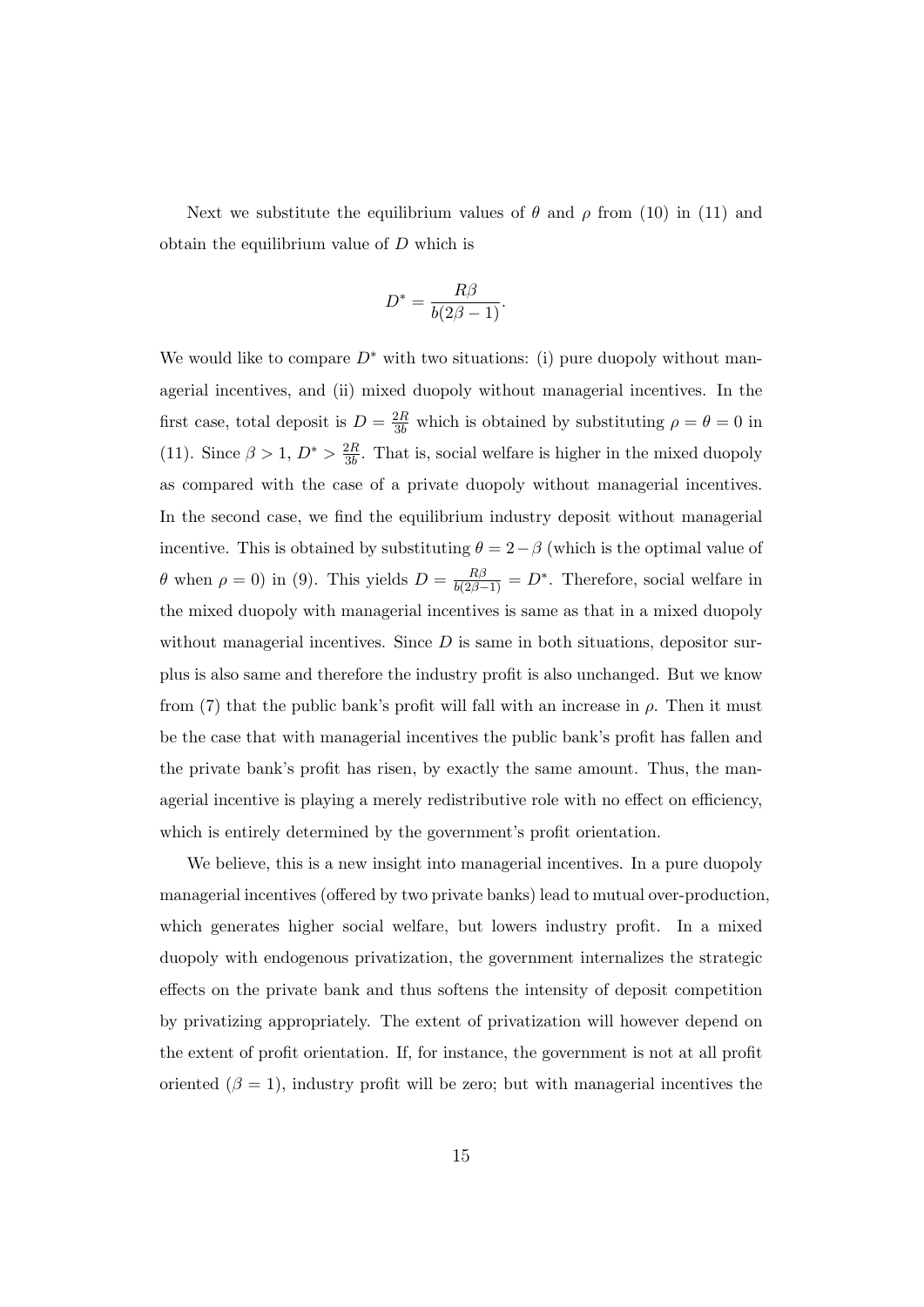private firm will still be able to induce a redistribution of deposits with however no profit to redistribute. But if  $\beta > 1$ , the government's concern for industry profit will be greater and its optimal privatization in the absence of managerial incentive will ensure an industry profit of  $\pi = \frac{R^2 \beta(\beta - 1)}{b(2\beta - 1)^2}$ . If now the private bank offers managerial incentives, the government will further divest, so that the industry profit and social welfare remain unchanged, but the private bank's profit rises at the expense of the public bank's and this redistribution of profit will take place via a redistribution of deposits. The following proposition summarizes our finding on social welfare.

**Proposition 2** Social welfare in a mixed duopoly with equilibrium privatization and managerial incentives is higher than that in a private duopoly without managerial incentives; but it is same as that in a mixed duopoly without managerial incentives. Thus in a mixed duopoly, managerial incentives become merely redistributive having no efficiency effect.

## 3 A model with a loan market

We now introduce a loan market where the interest rate is determined by the following loan demand curve  $i = \bar{c} - cL, c > 0$ , where L is the total loans made. The banks give out loans from not only the deposits raised but also from equity  $(E)$ raised from the capital market. Total lending by a bank equals the sum of deposits and shareholder equity, i.e.  $L = D + E$ . Left to themselves the shareholders might not put in enough of their own funds into the bank leading to a highly leveraged bank (where the leverage ratio is  $D/L$ ). Therefore, through capital regulation the regulator has to enforce a minimum level of shareholder equity (Milne, 2006). Let  $\gamma$  be the capital to asset ratio imposed by the regulator (similar to risk weighted capital adequacy ratio e.g. 8 % under Basel-I norms) such that  $\gamma = E/L$ . We can then rewrite the balance sheet equality as  $L = kD$  where  $k = \frac{1}{1-\gamma}$ .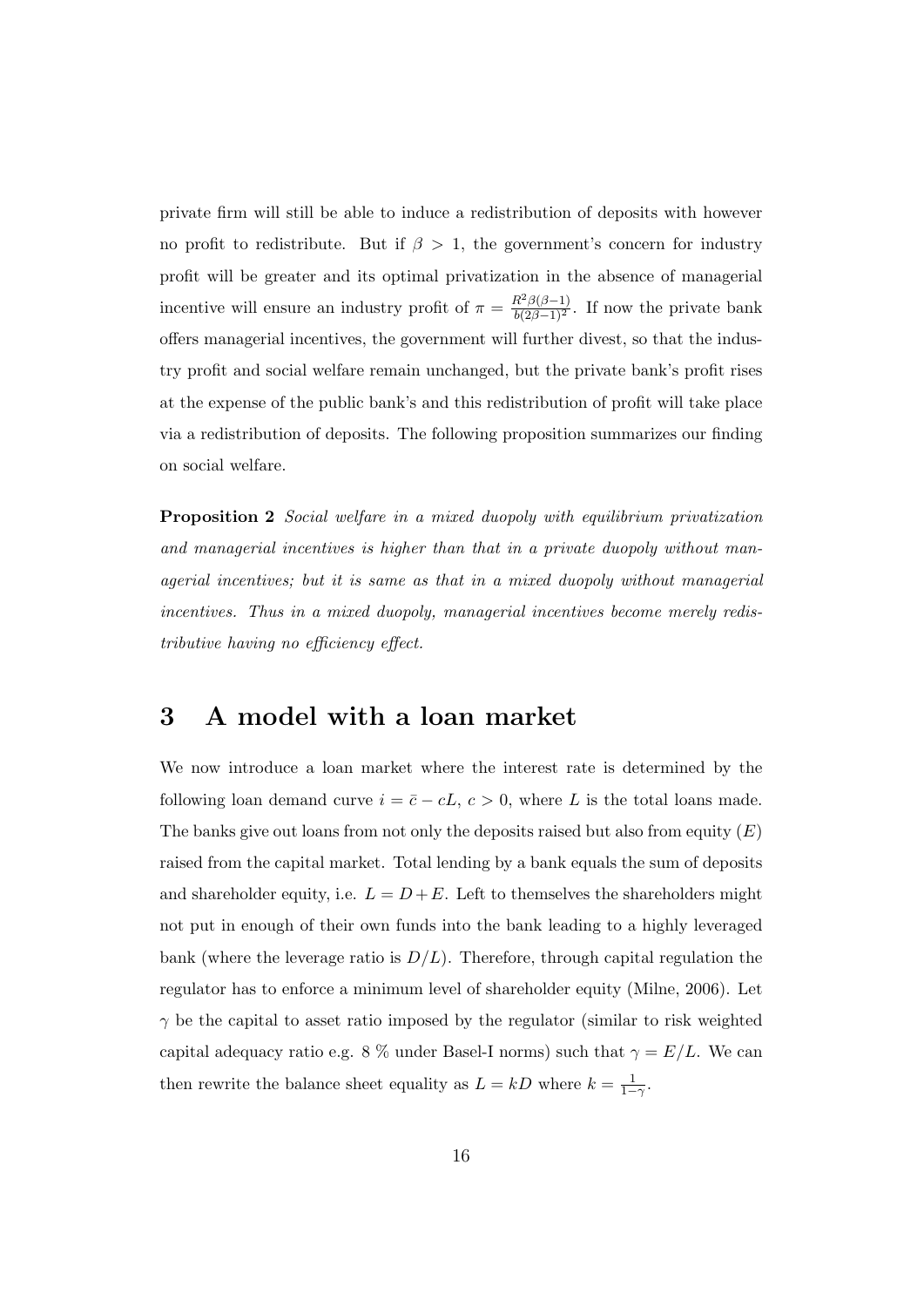We also assume that the entrepreneur-borrowers face uncertainty in the realization of the value of their project. There are two states of nature: good and bad. The good state occurs with probability  $p_1$  and bad state with probability  $p_2$ . In the good state the borrowers are able to pay back both principal and interest, but in the bad state they pay back nothing. However, the bank can liquidate the firm and recover the principal, but the interest is lost. Alternatively the borrowing can be assumed to be collaterized. In the bad state, as the bank loses interest earnings, its ability to repay the depositors is affected. the depositors get back the principal, but loses out on the interest payments. However, since the bank has equity  $(k > 1)$  it will be able to meet the interest obligations to the extent it has funds. Thus, the depositors stand to lose in the bad state. Note that if there is complete deposit insurance or if the banks are sufficiently capitalized  $(k)$ large) then the depositors do not lose. But we do not consider deposit insurance here, instead allow the depositors to bear the risk by allowing limited liability on the part of the banks and entrepreneur-borrowers.<sup>5</sup> As a benchmark case we first consider deposits as debt obligations to be honored in all states of nature.

In this section and the remainder of the paper we will assume that government is a social welfare maximizer, and the private bank does not offer managerial incentive. In other words, in the government's objective function  $\beta$ , the weight on bank profits, is 1 and in the private bank's objective function  $\rho = 0$ .

### 3.1 No limited liability: A benchmark case

Bank i lends  $L_i(= kD_i)$  and earns at the end of the year

$$
E\pi_i = p_1 [(1+i)kD_i - (1+r)D_i] + p_2 [kD_i - D_i(1+r)],
$$
  
=  $\left[ \tilde{k} - \tilde{\delta}(D_0 + D_1) \right] D_i,$  (12)

<sup>5</sup>Exogenously given schemes of deposit insurance can be introduced in our framework without much complications. But in principle the insurer should be allowed to monitor the behaviors of the banks, which is a non-trivial exercise and we do not pursue it here.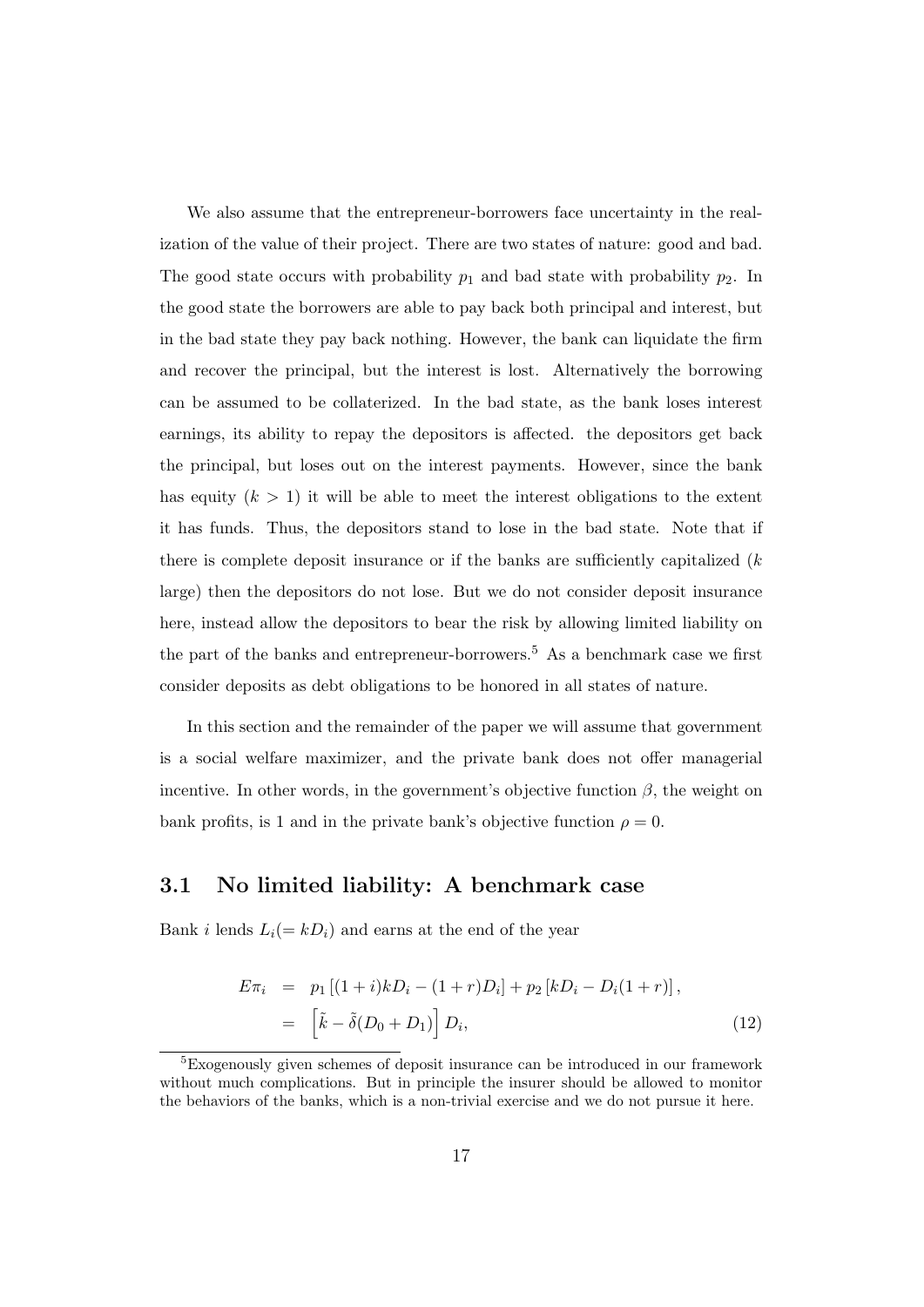where  $\tilde{k} = k - 1 + p_1 k \bar{c}$  and  $\tilde{\delta} = p_1 k^2 c + b$ . Sum of the two banks' expected profits is

$$
E\pi = E\pi_0 + E\pi_1 = \left[\tilde{k} - \tilde{\delta}(D_0 + D_1)\right](D_0 + D_1).
$$
 (13)

The depositors expect to earn a surplus of

$$
E[DS] = r(D_0 + D_1) - b\frac{(D_0 + D_1)^2}{2} = b\frac{(D_0 + D_1)^2}{2}.
$$
 (14)

This is same as the no-uncertainty case (which we analyzed previously).

Now we have another group - entrepreneur-borrowers - whose expected surplus is

$$
E[BS] = p_1 \left[ Rk(D_0 + D_1) - ck^2 \frac{(D_0 + D_1)^2}{2} - ik(D_0 + D_1) \right],
$$
  
=  $p_1 k^2 c \frac{(D_0 + D_1)^2}{2}.$  (15)

Expected social welfare of this economy is then defined as  $SW = E\pi + E[BS] +$  $E[DS]$ . Adding equations (13), (14) and (15) we get

$$
E[SW] = \left[\tilde{k} - \tilde{\delta}\frac{(D_0 + D_1)}{2}\right](D_0 + D_1).
$$
 (16)

The public bank as before pursues an objective function  $W = \theta E[SW] + (1 \theta$ ) $E\pi_0$ , where  $\theta$  is the degree of public ownership. Maximizing W we derive the public bank's deposit reaction function as

$$
D_0 = \frac{\tilde{k}}{(2-\theta)\tilde{\delta}} - \frac{D_1}{2-\theta}.
$$

Similarly, the private bank's reaction function is

$$
D_1 = \frac{\tilde{k}}{2\tilde{\delta}} - \frac{D_0}{2}.
$$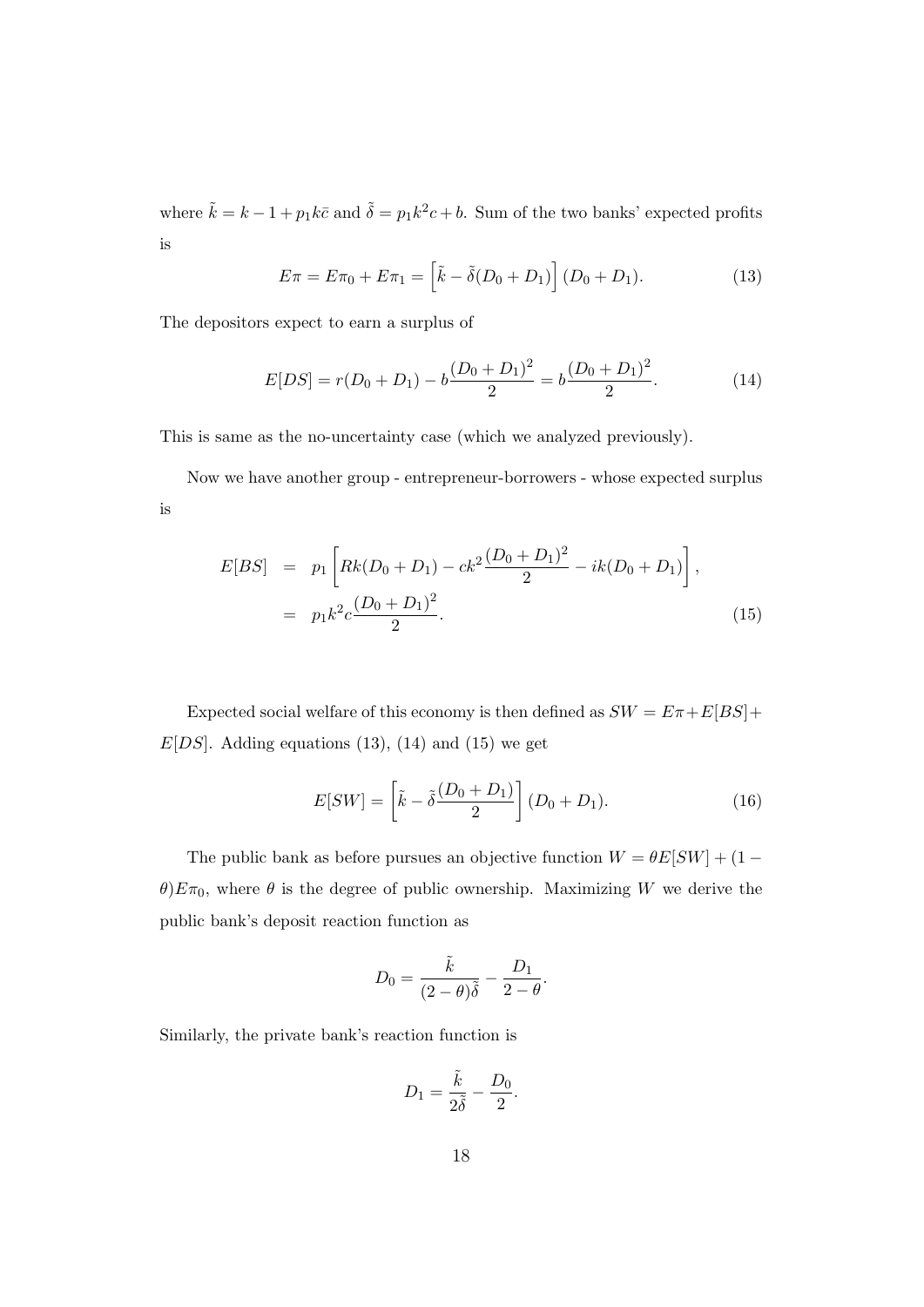From the above two equations we solve the Nash equilibrium deposits raised by the two banks:

$$
D_0 = \frac{\tilde{k}}{\tilde{\delta}(3 - 2\theta)},\tag{17}
$$

$$
D_1 = \frac{\tilde{k}(1-\theta)}{\tilde{\delta}(3-2\theta)},\qquad(18)
$$

The aggregate deposit in this model is

$$
D_o + D_1 = \frac{\tilde{k}(2 - \theta)}{\tilde{\delta}(3 - 2\theta)}.
$$

It can be readily checked that both the public bank's deposit and aggregate deposit are increasing in the degree of nationalization. On the other hand, the private bank's deposit is decreasing in the degree of nationalization. In fact, when the public bank is fully public,  $\theta = 1$ , the private bank's deposit is reduced to zero. This is the case where the public bank crowds out the private bank, a phenomenon commonly occurring mixed oligopoly models.<sup>6</sup>

In this case, when debt obligations are honored in all states of nature the standard results of mixed duopoly models continue to hold, in which the public bank acts more aggressively (in raising deposits) and the private bank acts more defensively. In other words, the standard profit-shifting motive of public ownership continues to hold even if there are some states of nature forcing defaults. It can also be checked that if the government was to choose optimal privatization, it would choose  $\theta = 1$ . Total deposit under optimal (zero) privatization would be  $D_0 = \frac{\tilde{k}}{2}$  $\frac{k}{3\delta}$  and the expected profit of the public bank will be zero. That is, its expected loss in the bad state would be equal to its expected profit in the good state. The private bank is driven out of business.

<sup>6</sup>However, in standard mixed oligopoly models for this to happen constant marginal cost is required. In our banking model, neither the marginal return curve nor the marginal cost curve is constant. But on both dimensions they depend on aggregate deposits. This is a crucial feature of banks, as opposed to standard firm.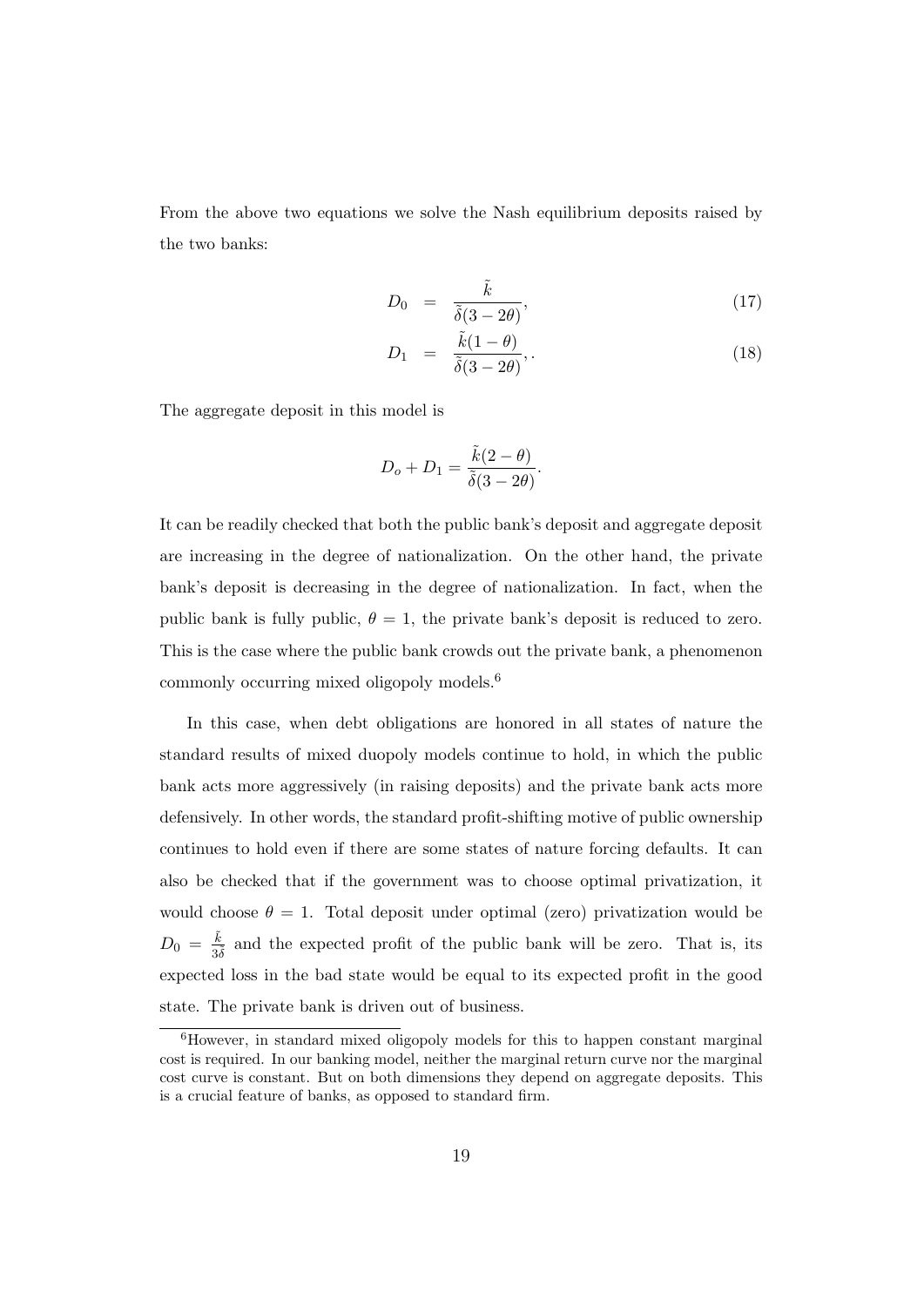### 3.2 Limited liability

Now we assume that the banks are insufficiently capitalized, so that in the bad state it cannot meet its full obligations. This will be the case if  $k = 1$  or k is slightly greater than 1, or the bank is not able to recover the full amount of the principal from the entrepreneurs. For simplicity we will assume that the full amount of the principal is recovered, but  $k$  is not large enough to cover the interest charges payable to the depositors in the equilibrium. Due to limited liability, depositors get back what is available with the bank,  $kD$ , when  $kD < (1+r)D$ . Since r increases with the total deposit  $D$ , it is quite possible that the depositors may not lose at all if the total deposit is not large relative to k. That is, if  $k > (1+r)$  then even in the bad state the depositors are safe. For our story to hold, we need to focus on the case where  $k < (1+r)$ .

With limited liability banks do not money in the bad state. Their expected profit is now given only by the good state.

$$
E\pi_i = p_1 [(1+i)kD_i - (1+r)D_i],
$$
  
=  $p_1 [k^* - \delta(D_0 + D_1)] D_i,$  (19)

where  $k^* = k - 1 + k\bar{c}$  and  $\delta = k^2c + b$ .

From the above one gets the aggregate expected profits as

$$
E\pi = E\pi_0 + E\pi_1 = p_1 [k^* - \delta(D_0 + D_1)] (D_0 + D_1).
$$
 (20)

The depositors now stand to lose in the bad state. Their surplus is

$$
E[DS] = p_1(1+r)(D_0 + D_1) + p_2k(D_0 + D_1) - D - b\frac{(D_0 + D_1)^2}{2},
$$
  
= 
$$
\left[\frac{1}{2}p_1b(D_0 + D_1) + p_2(k-1) - p_2b\frac{(D_0 + D_1)}{2}\right](D_0 + D_1).
$$
 (21)

Note that with the restriction  $kD < (1 + bD)D$  or  $k - 1 < b(D_0 + D_1)$ , (so that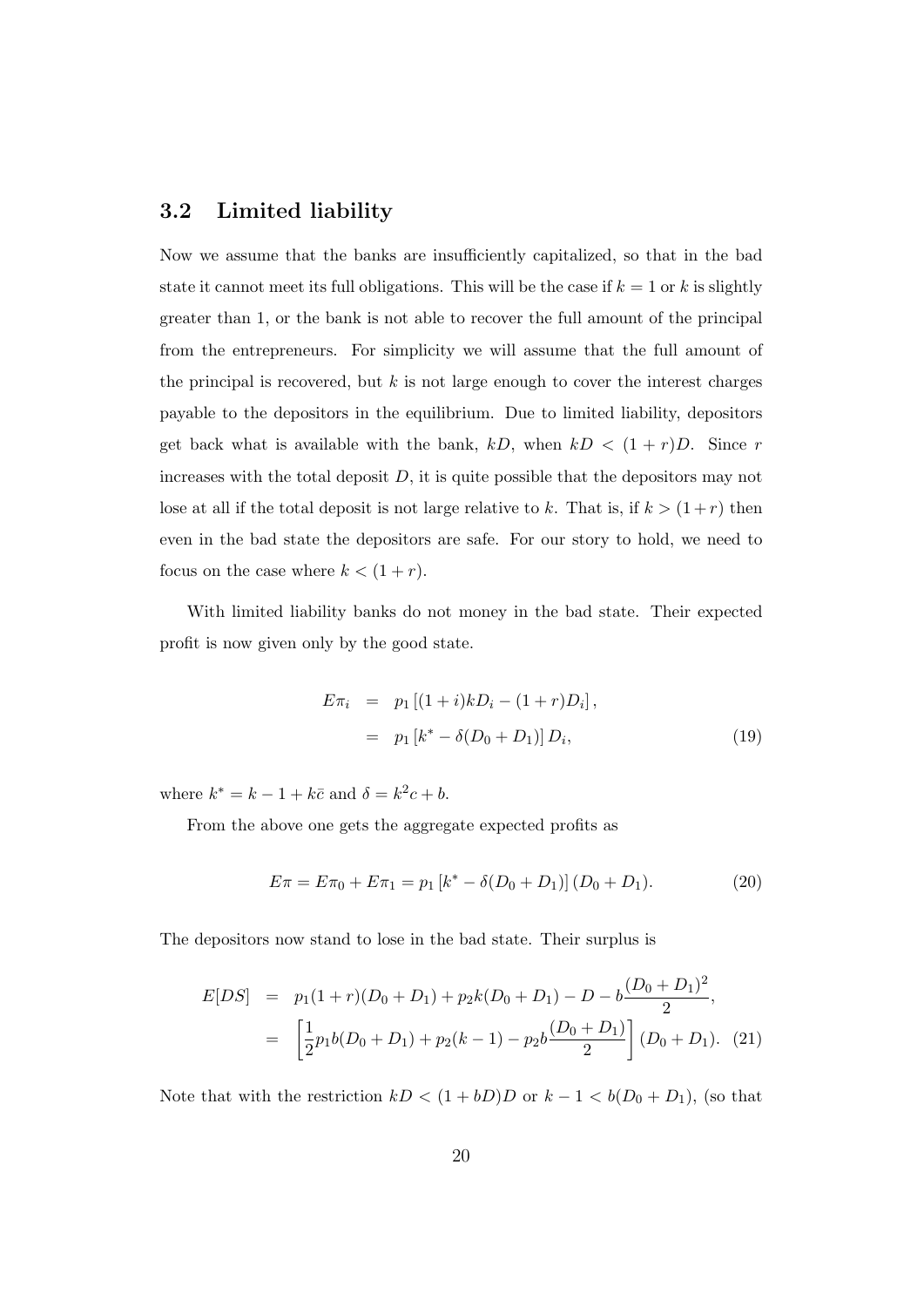limited liability applies)  $E[DS]$  is now strictly less than  $b \frac{(D_0+D_1)^2}{2}$  $\frac{+D_1}{2}$ , which was the expected depositor surplus under the 'no limited liability' case.

The expected borrower surplus remains unchanged from equation (15). Adding the expressions in  $(15)$ ,  $(20)$ , and  $(21)$  we derive the expected social welfare as

$$
E[SW] = p_1 \left[ k^* - \delta \frac{(D_0 + D_1)}{2} \right] (D_0 + D_1) + p_1 b \frac{(D_0 + D_1)^2}{2}
$$
  
+  $p_2 (D_0 + D_1)(k - 1) - b \frac{(D_0 + D_1)^2}{2}$ . (22)

Following the same procedure as before we get the following two reaction functions:

$$
D_0 = \frac{p_1 k^* + \theta p_2 (k-1)}{p_1 \delta (2-\theta) + \theta p_2 b} - \frac{[p_1 \delta + \theta p_2 b]}{p_1 \delta (2-\theta) + \theta p_2 b} D_1,
$$
\n(23)

$$
D_1 = \frac{k^*}{2\delta} - \frac{D_0}{2}.\tag{24}
$$

Solving the above system of equations we get the following Cournot-Nash deposits:

$$
D_0 = \frac{p_1 k^* \delta + \theta p_2 \{ (k-1)2\delta - bk^* \}}{\delta \left[ p_1 \delta (3 - 2\theta) + \theta p_2 b \right]},
$$
\n(25)

$$
D_1 = \frac{p_1 k^* \delta(1 - \theta) + \theta p_2 \{bk^* - (k - 1)\delta\}}{\delta [p_1 \delta(3 - 2\theta) + \theta p_2 b]},
$$
\n(26)

resulting in the aggregate deposit

$$
D_o + D_1 = \frac{p_1 k^*(2 - \theta) + \theta p_2(k - 1)}{p_1 \delta(3 - 2\theta) + \theta p_2 b}.
$$

At this point we can make the following observations. Neither  $D_0$  and  $D_1$  are unconditionally monotonic in  $\theta$ . In particular, it is striking that even if  $\theta = 1$ , the private bank's deposit does not become zero. It remains strictly positive. More importantly, the aggregate deposit under the mixed duopoly (with the public bank being fully public) may not necessarily be greater than that under pure duopoly.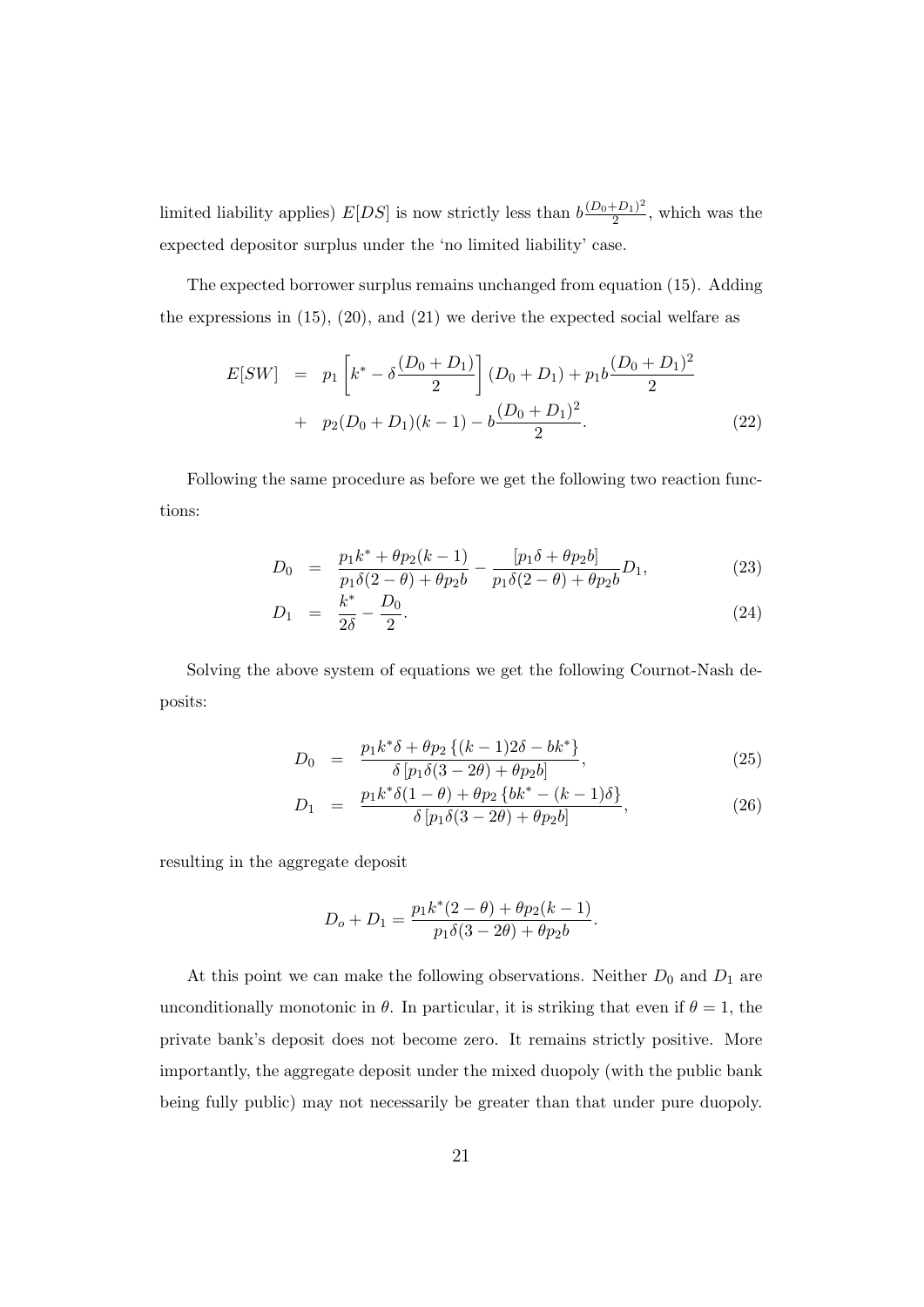If both banks were privately owned (i.e.  $\theta = 0$ ), aggregate deposit is

$$
D(\theta = 0) = \frac{2k^*}{3\delta}.
$$

With full public ownership in the public bank, aggregate deposit is

$$
D(\theta = 1) = \frac{p_1 k^* + p_2(k - 1)}{p_1 \delta + p_2 b}.
$$

By comparing these expressions and individual deposits of the banks we arrive at the following result.

Proposition 3 If  $p_2 > \frac{\delta k^*}{k(3\delta \bar{c}-2)}$  $\frac{\delta k^{\tau}}{k(3\delta \bar{c}-2k^*kc)},$  aggregate deposit under full public ownership of the public bank will be less than the aggregate deposit under pure duopoly. That is,  $D(\theta = 1)$  <  $D(\theta = 0)$ ; moreover,  $D_0(\theta = 1)$  <  $D_0(\theta = 0) = D_1(\theta = 0)$  <  $D_1(\theta=1)$ . On the other hand, if  $p_2 < \frac{\delta k^*}{k(3\delta\bar{c}-2)}$  $\frac{\delta k^*}{k(3\delta \bar{c}-2k^*kc)},$  we have  $D(\theta=0) < D(\theta=1),$ and  $D_1(\theta = 1) < D_0(\theta = 0) = D_1(\theta = 0) < D_0(\theta = 1)$ .

One implication of this proposition is that when the likelihood of the bad state is above a critical level, the depositors' loss matters a lot and the publicly owned bank collects deposit very conservatively. However, this defensive act encourages the private bank to increase its deposit, because the two banks' deposits are strategic substitutes. However, the aggregate deposit falls short of the fully private or pure duopoly level and thus the depositors' loss is restricted to an optimal level. On the other hand, if the bad state is less likely then the government social welfare maximization objective encourages its bank to mobilize greater deposits and the market is expanded well beyond the pure duopoly level. In the latter case, we have a similar outcome as if there was no uncertainty. But in the former case, public ownership leads to a contraction in the market, quite in contrast to standard mixed duopoly models.

We may relate this to the finding of Boyd and De Nicolo (2005) where greater competition reduces default risk by lowering the cost of borrowing (as the loan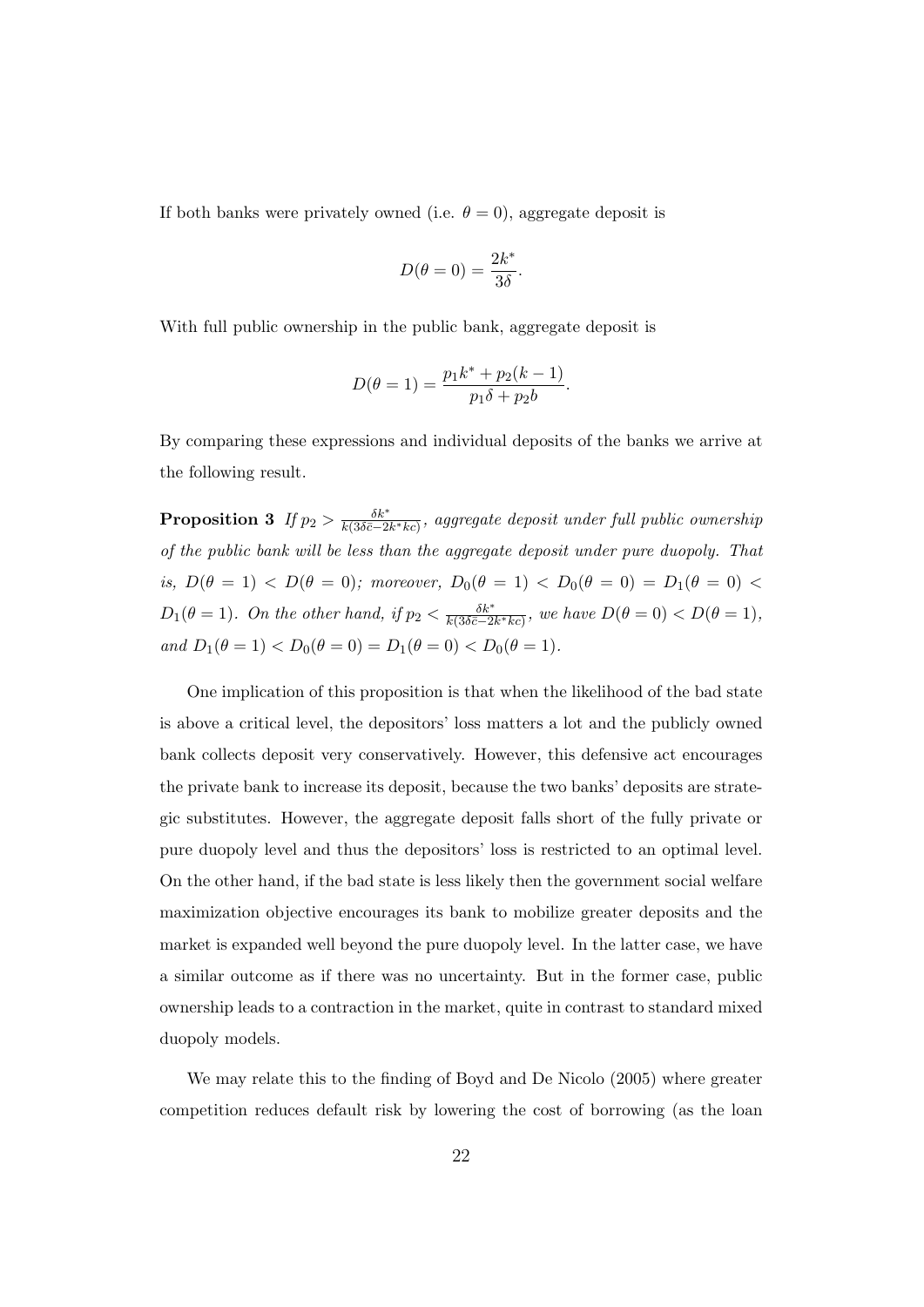rate falls) and also by making more low-risk-low-profit projects viable. But our model suggests that this finding may not hold unconditionally. Though we considered only exogenous risk, it can be argued that in the presence of a public bank, results can go either way. If the default risk is significant, then the public bank's conservative approach will lead to a contraction in total loans causing interest rate to rise. In the view of Boyd and De Nicolo then entrepreneurs will shift to more risky projects. If we allow endogenous default probability, we will be able to see which the public bank reacts and how the government's choice of public ownership is affected.

## 4 Conclusion

This paper explores optimal partial privatization and managerial incentives in the framework of a 'mixed oligopoly' involving a partly divested public bank. We develop two models. In the first model, only deposit competition is considered and there is no risk of default. In this model we show that if the government is profit oriented, then the public bank has to be partially privatized, and in response the private bank will offer revenue-linked incentives to its manager. But privatization will be greater than in the case where the private bank does not offer managerial incentives. Thus, managerial incentives and partial privatization appear to be integral features of mixed duopoly. Moreover, profit orientation and managerial incentives appear to be playing two distinct roles. Profit orientation determines the industry profit and managerial incentives determine its distribution between the two banks. This merely redistributive role of managerial incentive seems to be possible only in a mixed duopoly.

In the second model we introduce a loan market and an exogenous risk of default. Here, if there is no limited liability or if there is complete deposit insurance, then in the event of loan default bank loses money, but depositors remain safe. But bank's loss is equal to depositors' gain. Therefore, in the social welfare this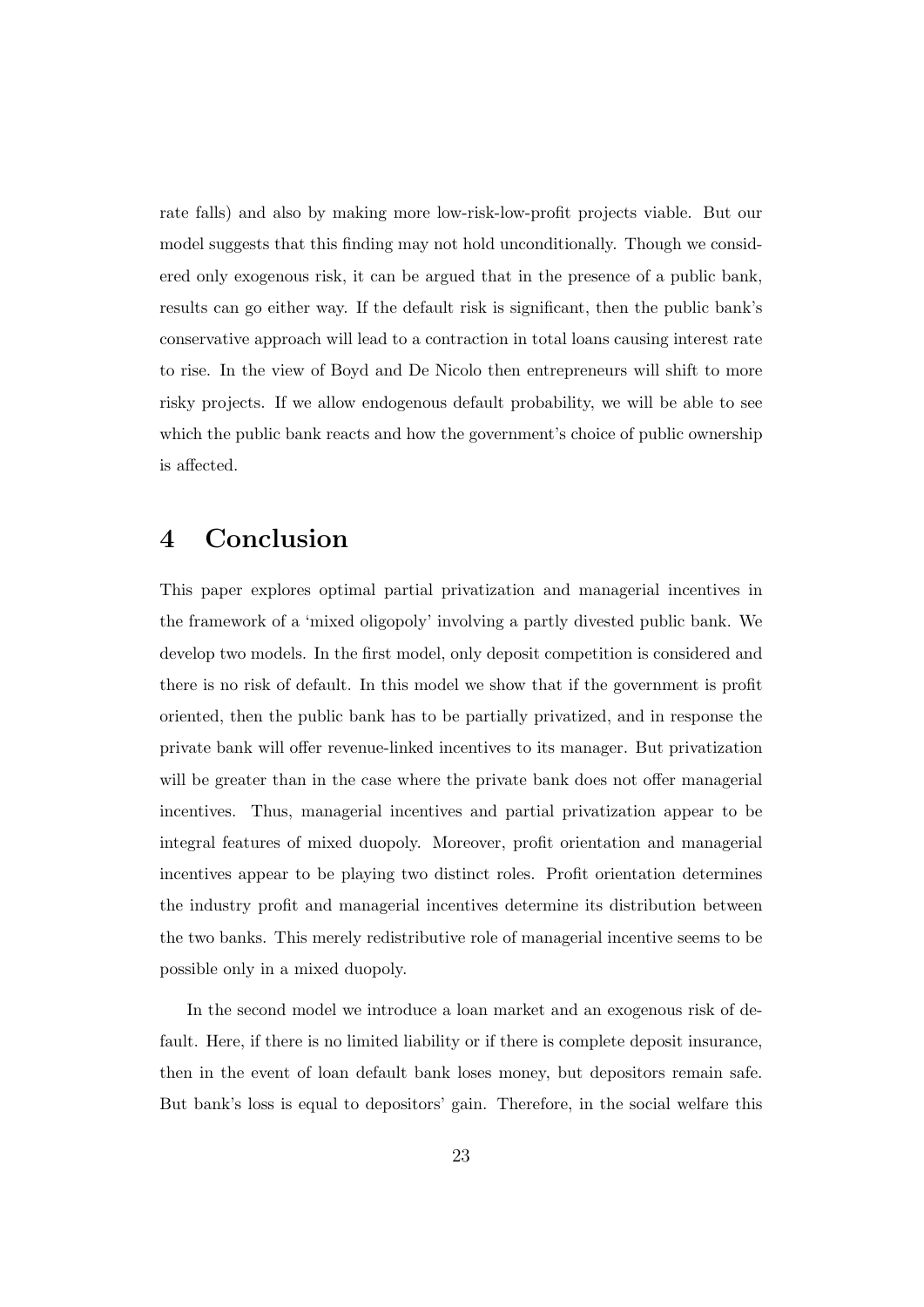loss does not matter. The public bank still acts aggressively and mobilises greater deposits leading to an expansion of aggregate deposits, though in the process the private bank's operation is squeezed. This is very much in line with the predictions of standard mixed duopoly models. But if the banks are protected by limited liability and deposits are only partially insured, then depositors are exposed to risk, and they cannot pass on this risk to anybody else. Therefore, in the social welfare calculations the expected loss of the depositors matters. The public bank takes into account this loss, and changes its behaviour in the following way. If the default risk is significant, it will mobilise less deposits resulting in a contraction of aggregate deposits, though the private bank will be able to profit from this defensive act. Essentially, the public bank will try to borrow less and lend less. This is a reversal of the standard mixed duopoly result. However, if the risk of default is small, the public bank returns to aggressive competition.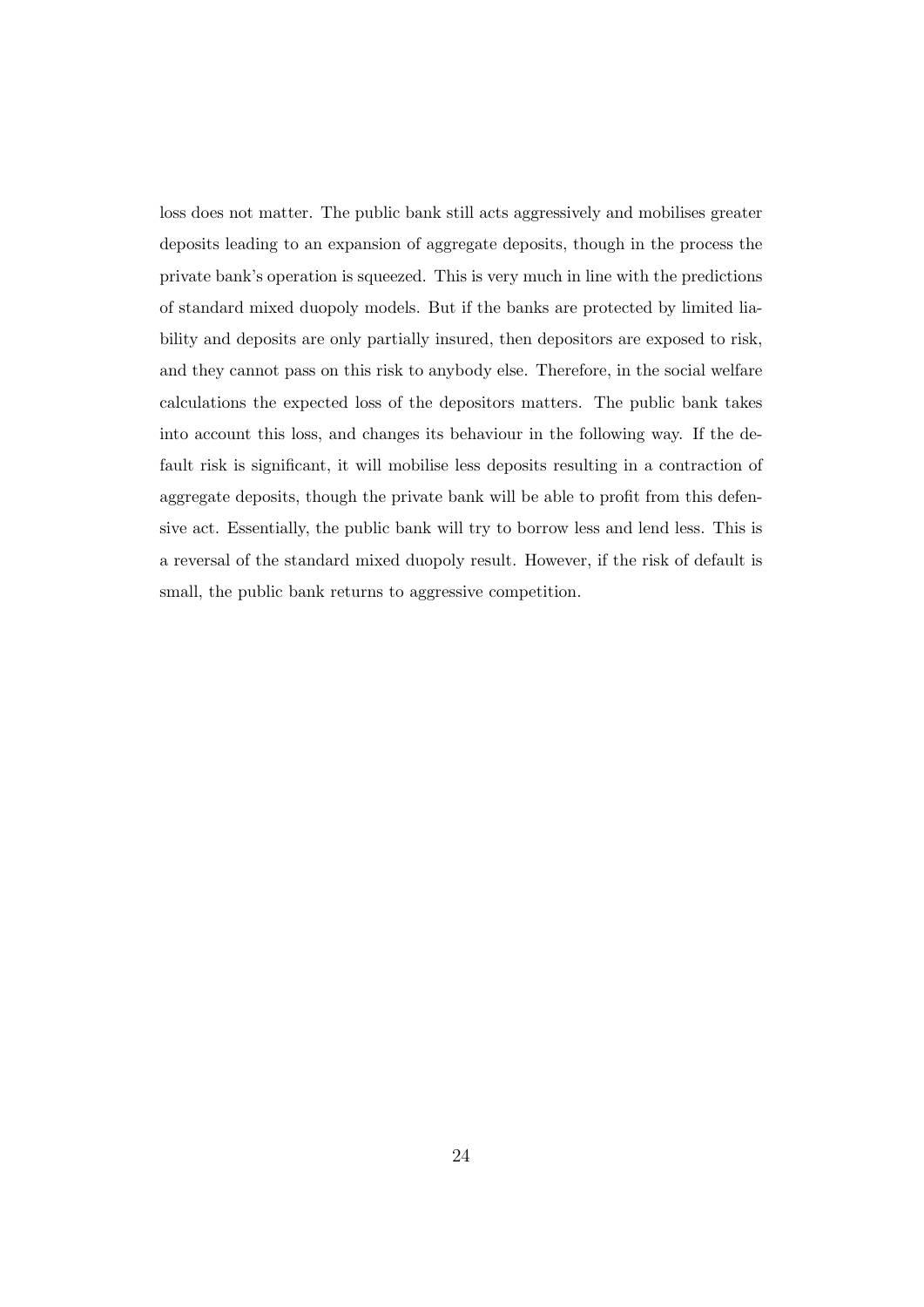## References

- 1. Allen, F. and D. Gale, 2000, Financial contagion, Journal of Political Economy 108: 1-33.
- 2. Barth, J.R., Caprio, G. and Levine, R. (2001): "Banking Systems Around the Globe: Do Regulation and Ownership Affect Performance and Stability?" In Financial Supervision and Regulation: What Works and What Doesn't? edited by F. Mishkin, National Bureau of Economic Research.
- 3. Boyd, J. and De Nicolo, G., (2005): "The theory of bank risk taking and competition revisited." Journal of Finance 60:1329-1343.
- 4. De Fraja, G. and Delbono, G. (1989): "Alternative strategies of a public enterprise in oligopoly." Oxford Economic Papers 41: 302-311.
- 5. Diamond, D. and Rajan, R., 2005, "Liquidity shortages and banking crises", Journal of Finance 60: 615-647.
- 6. Eriksson,T. (2005): "Managerial pay and executive turnover in the Czech and Slovak Republics," Economics of Transition 13(4): 659-677.
- 7. Fershtman, C. (1990): "The Interdependence between Ownership Status and Market Structure: The Case of Privatization." Economica 57: 319-328.
- 8. Fershtman, C. and Judd, K. L. (1987): "Equilibrium Incentives in Oligopoly." American Economic Review 77: 927-940.
- 9. Hellman, T., Murdock, K. and Stiglitz, J. (2000) "Liberalization, moral hazard in banking, and prudential regulation: Are capital requirements enough?" American Economic Review 90: 147-165.
- 10. Kato, T. and Long, C. (2006): "Executive Compensation, Firm Performance, and Corporate Governance in China: Evidence from Firms Listed in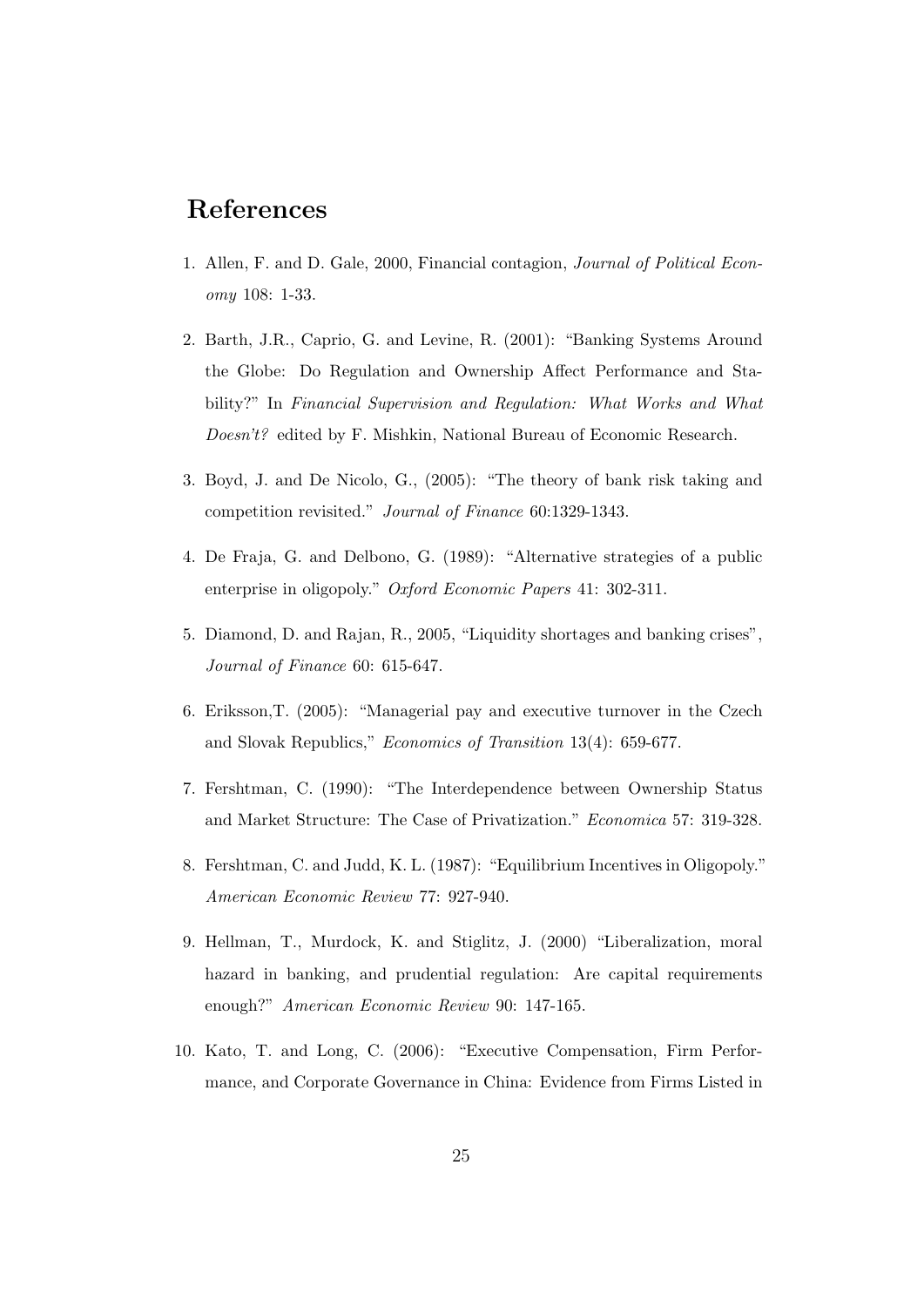the Shanghai and Shenzhen Stock Exchanges." Economic Development and Cultural Change 54(3): 945983.

- 11. Kumar, A. and Saha, B. (2008): "Spatial competition in a mixed duopoly with one partially privatized firm." Journal of Comparative Economics, 36:326-341.
- 12. Matsumura, T. (1998): "Partial Privatization in Mixed Duopoly." Journal of Public Economics 70: 473-483.
- 13. Milne, A. (2006): "Optimal regulation of deposit taking financial intermediaries: A correction." European Economic Review 50(2): 509-516.
- 14. Purroy, P. and Salas, V. (2000): "Strategic Competition in Retail Banking under Expense Preference Behavior." Journal of Banking and Finance 24: 809-824.
- 15. Saha, B. and Sensarma, R. (2004): "Divestment and bank competition." Journal of Economics 81(3): 223-247.
- 16. Sherif, K., Borish, M. and Gross, A. (2003): "State-Owned Banks in the Transition: Origins, Evolution, and Policy Responses." Washington, DC : World Bank.
- 17. Shirai, S. (2002): "Banking Sector Reforms in India and China-Does India's Experience Offer Lessons for China's Future Reform Agenda," Asia-Pacific Development Journal 9(2): 51-82.
- 18. Sklivas S. (1987): "The Strategic Choice of Managerial Incentives", RAND Journal of Economics 18: 452-458.
- 19. Smith, B., 1991, Bank panics, suspensions, and geography: Some notes on the contagion of fear in banking, Economic Inquiry 29: 230-248.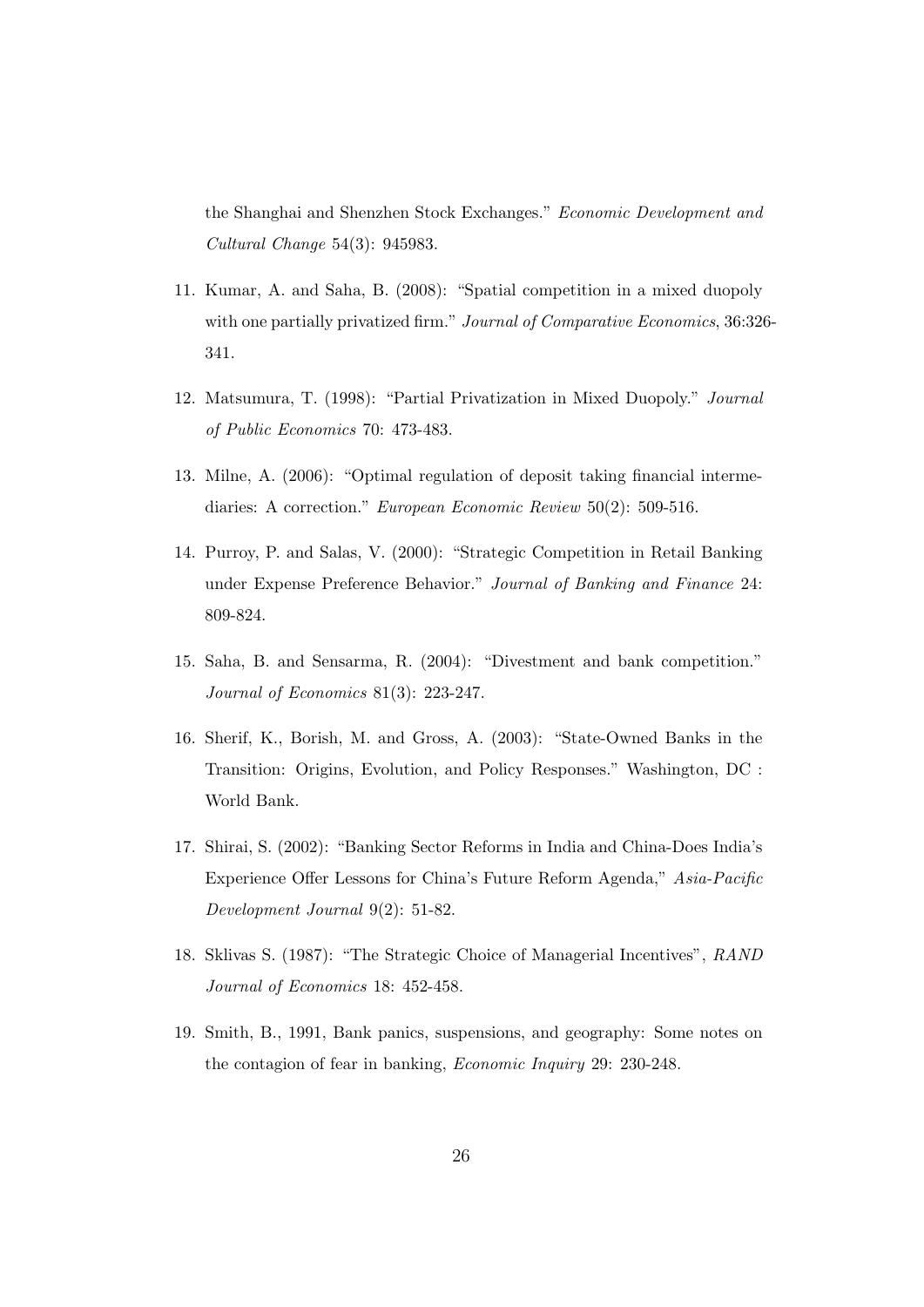20. Vickers J. (1985): "Delegation and the Theory of the Firm", Economic Journal 95: 138-147.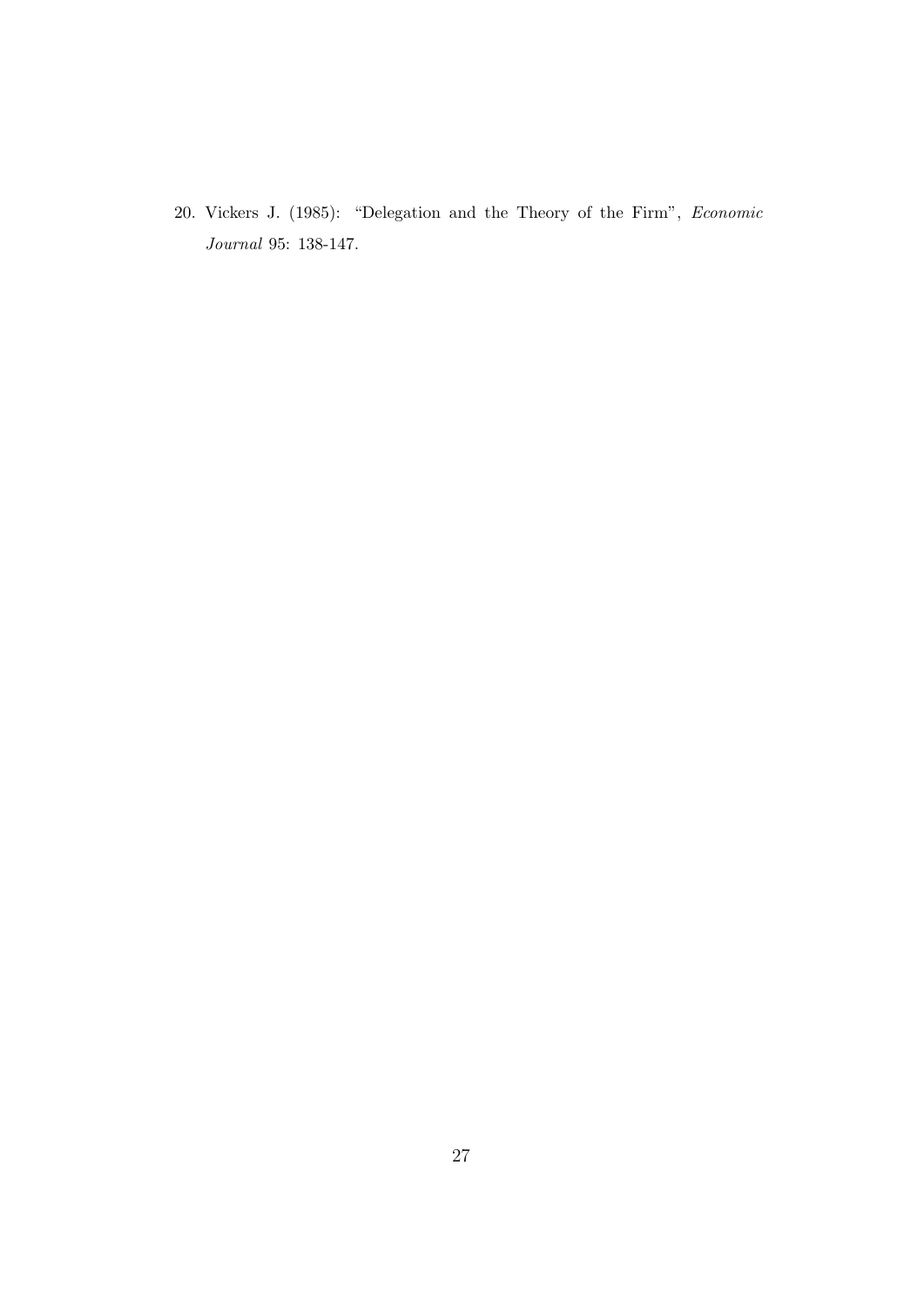Figure 1: Deposit reaction functions of public and private banks